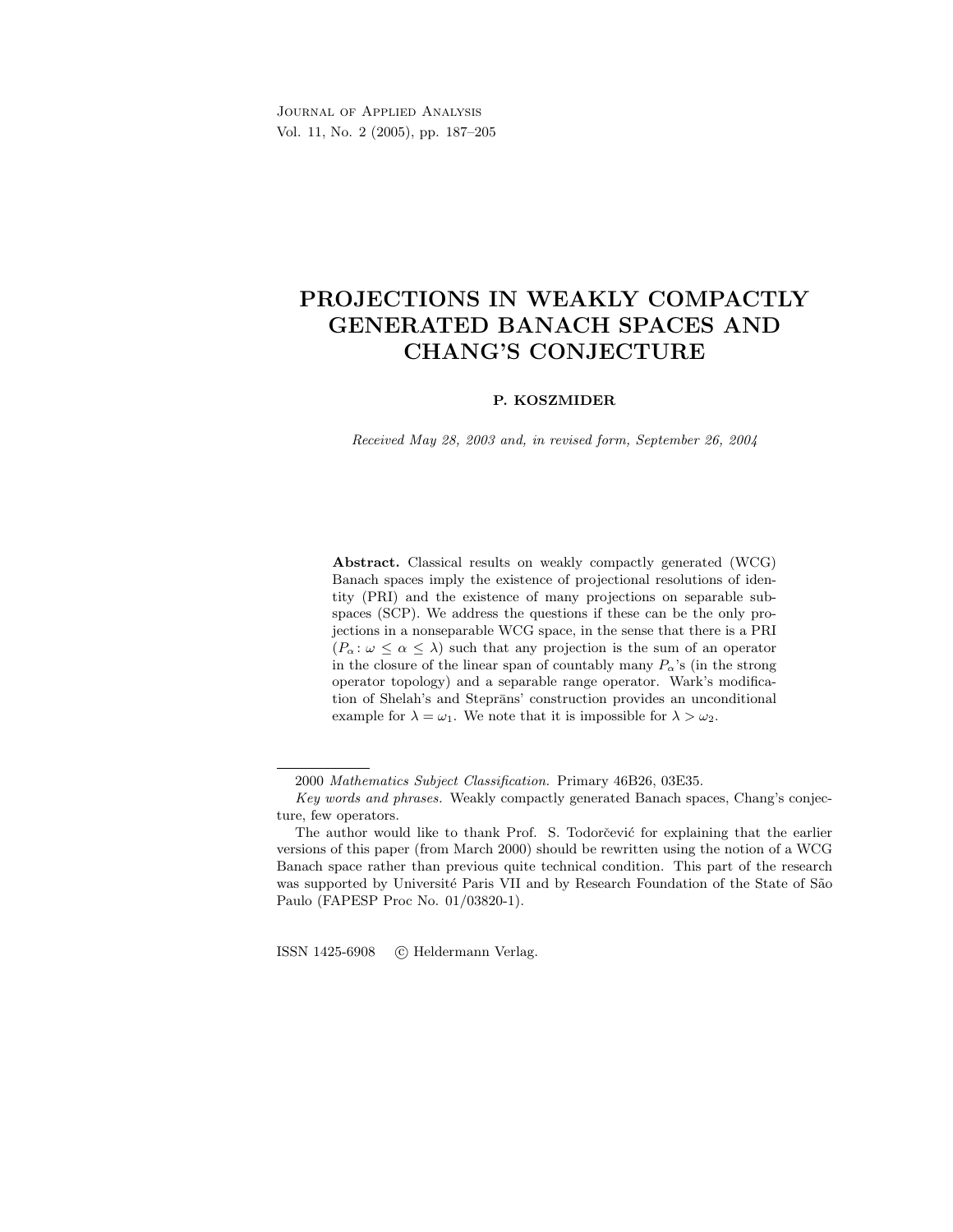. The main result of the paper is that for  $\lambda = \omega_2$ , the second uncountable cardinal, the question is logically undecidable and depends on additional axioms deciding the combinatorics on  $\omega_2$ ; for example Chang's conjecture implies that there are other projections than the projections mentioned above. The full strength results concern all linear operators not just the projections.

## 1. Introduction

Let X be a weakly compactly generated (i.e., equal to the closure of the linear span of a subset which is compact in the weak topology and abbreviated WCG in the sequel) Banach space of density  $\lambda$ , where  $\lambda$  is an infinite cardinal. Amir and Lindenstrauss [1] (see also [5]) showed that in any WCG Banach space X there is a sequence of projections ( $P_{\alpha} : \omega \leq \alpha \leq$ λ) called a projectional resolution of identity which satisfies for  $ω ≤ α ≤ λ$ :

- i)  $||P_{\alpha}|| = 1$ ,
- ii)  $P_{\alpha} \circ P_{\beta} = P_{\beta} \circ P_{\alpha} = P_{\alpha}$  whenever  $\omega \leq \alpha \leq \beta \leq \lambda$ ,
- iii) the density of the range of  $P_{\alpha}$  is not bigger than the cardinality of  $\alpha$ ,
- iv)  $\bigcup \{P_{\beta}[X]: \beta < \alpha\}$  is norm dense in  $P_{\alpha}[X]$  if  $\alpha$  is a limit ordinal,
- v)  $P_{\lambda} = Id_X$ .

As a closed subspace  $Y$  is a range of a projection in a Banach space  $X$  if and only if  $X = Y \oplus Z$  for some closed subspace Z, i.e., if and only if Y is complemented in  $X$ , the projectional resolution of identity provides a continuous, increasing, well-ordered sequence of small complemented subspaces whose union is the entire space.

Amir and Lindenstrauss also proved that for any separable subspace Y of X as above there is a range of a projection (i.e., a complemented subspace) which is separable and includes  $Y$ . It is natural to ask if these projections can generate, in a sense, all projections in X.

In [17] Shelah and Steprāns constructed a Banach space of density  $\omega_1$ where any operator is a multiplication by a constant plus a separable range operator. In [21] Wark modified it to obtain a WCG space with these properties. Of course such a space has the property that for any PRI,  $(P_\alpha: \omega \leq \alpha \leq \omega_1)$  any projection is the sum of a multiple of  $P_{\omega_1}$ , and a separable range projection. In [2] Argyros, Lopez-Abad and Todorčević were able to eliminate many operators with separable ranges from such spaces. Things complicate if we consider spaces of bigger densities  $\lambda > \omega_1$ , as  $P_{\omega_1}$ is an operator which is not a multiple of the identity plus a separable range operator.

Definition 1.1. We say that a weakly compactly generated Banach space X has few operators if and only if there is a PRI,  $(P_\alpha: \omega \leq \alpha \leq \lambda)$  such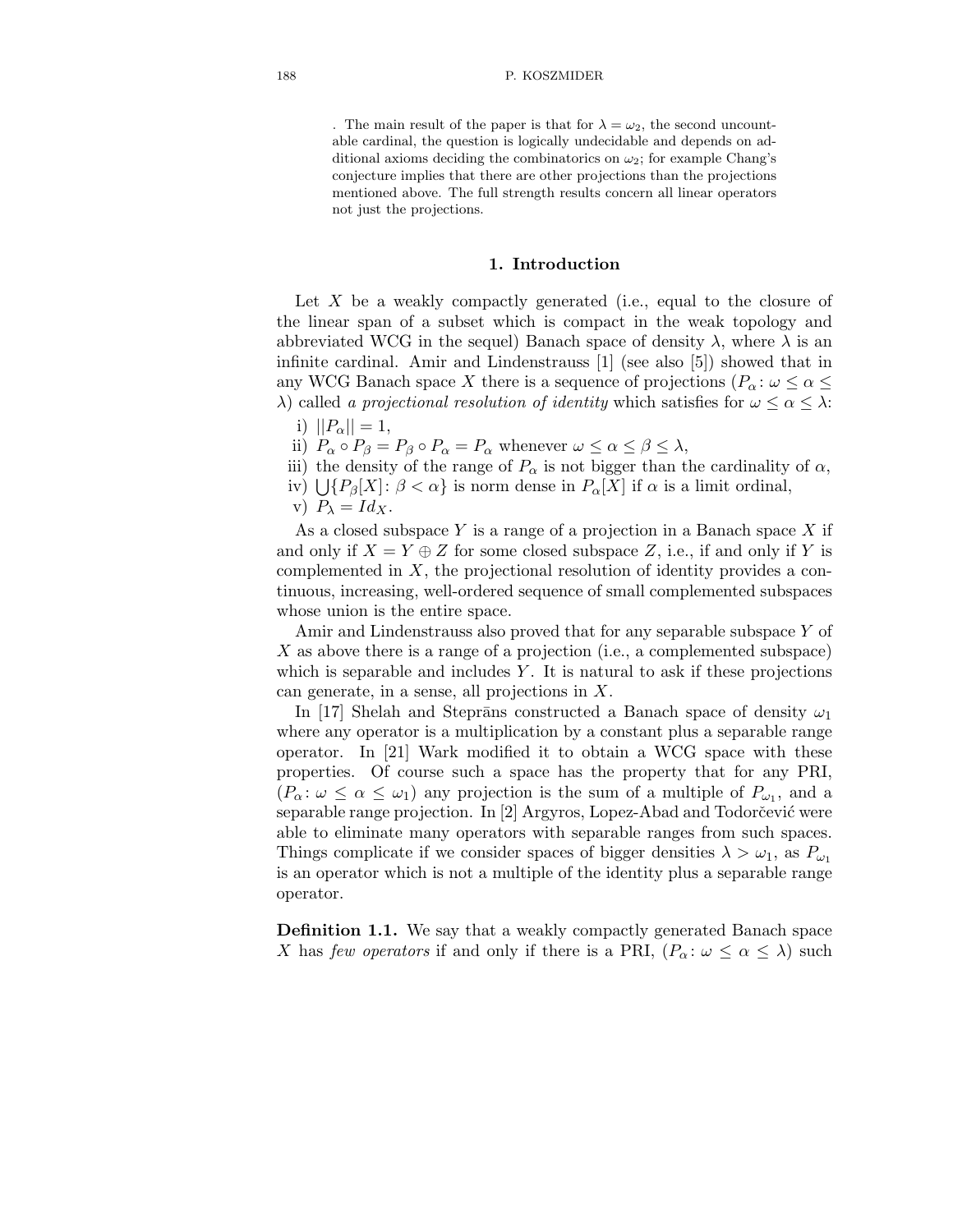that any operator  $T: X \to X$  is of the form  $P + S$  where P is in the closure of the linear span of countably many  $P_{\alpha}$ 's (in the strong operator topology) and S has a separable range.

In Section 2 we follow Wark's modification of Shelah's and Steprans' construction and obtain a consistent example of a WCG Banach space of density  $\omega_2$  which has few operators. The new feature is the use of a family of countable subsets of  $\omega_2$  which plays the role of the initial fragments of  $\omega_1$ to define the norm. Such family is added in Section 3 by forcing (see [11]), exists only consistently and can be considered as a version of a simplified morass (see [20]).

In Section 4 we assume a model-theoretic statement known as Chang's Conjecture which implies the non-existence of the families of Section 2. Under this assumption we prove that for any WCG Banach space  $X$  of density  $\lambda = \omega_2$  for any PRI there is a projection which witnesses the fact that  $X$  has more than few operators. Thus the question of the existence of WCG Banach space of density  $\omega_2$  with few operators is undecidable based on the usual axioms of set theory. Section 4 is concluded with remarks on diagonal operators, some questions and the observation that there are no WCG Banach spaces of density bigger than  $\omega_2$  with few operators.

From the point of view of infinitary combinatorics we deal with a pair of two cardinal invariants  $(\kappa, \lambda)$  on WCG Banach spaces, the density  $\lambda$  and  $\kappa$ such that any operator is "nice" plus an operator with the range of density  $\kappa$ . However the paper [17] does not mention it, the constructions for the pairs of the form  $(\kappa, \kappa^+)$  can be done in a similar way. (The paper [16] mentions it, but in the context of some stronger assumption. There is still some gray area concerning the assumptions needed for these constructions.) The modification as in [21] can be done as well. In this paper we are interested in the first pair of the form  $(\kappa, \kappa^{++})$  that is  $(\omega, \omega_2)$  and later in the pairs  $(\omega, \lambda)$  for  $\lambda > \omega_2$ . This growth of the gap between cardinal invariants of the structures and the logical and combinatorial phenomena which accompany it, is a classical theme in infinitary combinatorics and the results we obtain follow the general pattern for mathematical structures other than Banach spaces (see for example  $[3]$ ,  $[9]$ ,  $[10]$ ,  $[18]$ ,  $[19]$ ,  $[22]$ ). It is related to Ramsey theoretic properties of the infinite cardinals.

The notation concerning infinitary combinatorics and forcing follows [11], in particular  $\kappa$ ,  $\lambda$  denote cardinals  $[X]^{\kappa}$  denotes subsets of X of cardinality  $\kappa$ ,  $[X]^{<\omega}$  denotes finite subsets of X. By models we mean models of fragments of ZFC. Basics on the use of elementary submodels outside logic can be found in [6].

The notation and terminology concerning Banach spaces follows for example  $[4]$  in particular  $[Y]$  denotes the norm closure of the linear space generated by Y in a Banach space;  $X^*$  denotes the dual space;  $\{(x_\alpha, f_\alpha): \alpha < \kappa\}$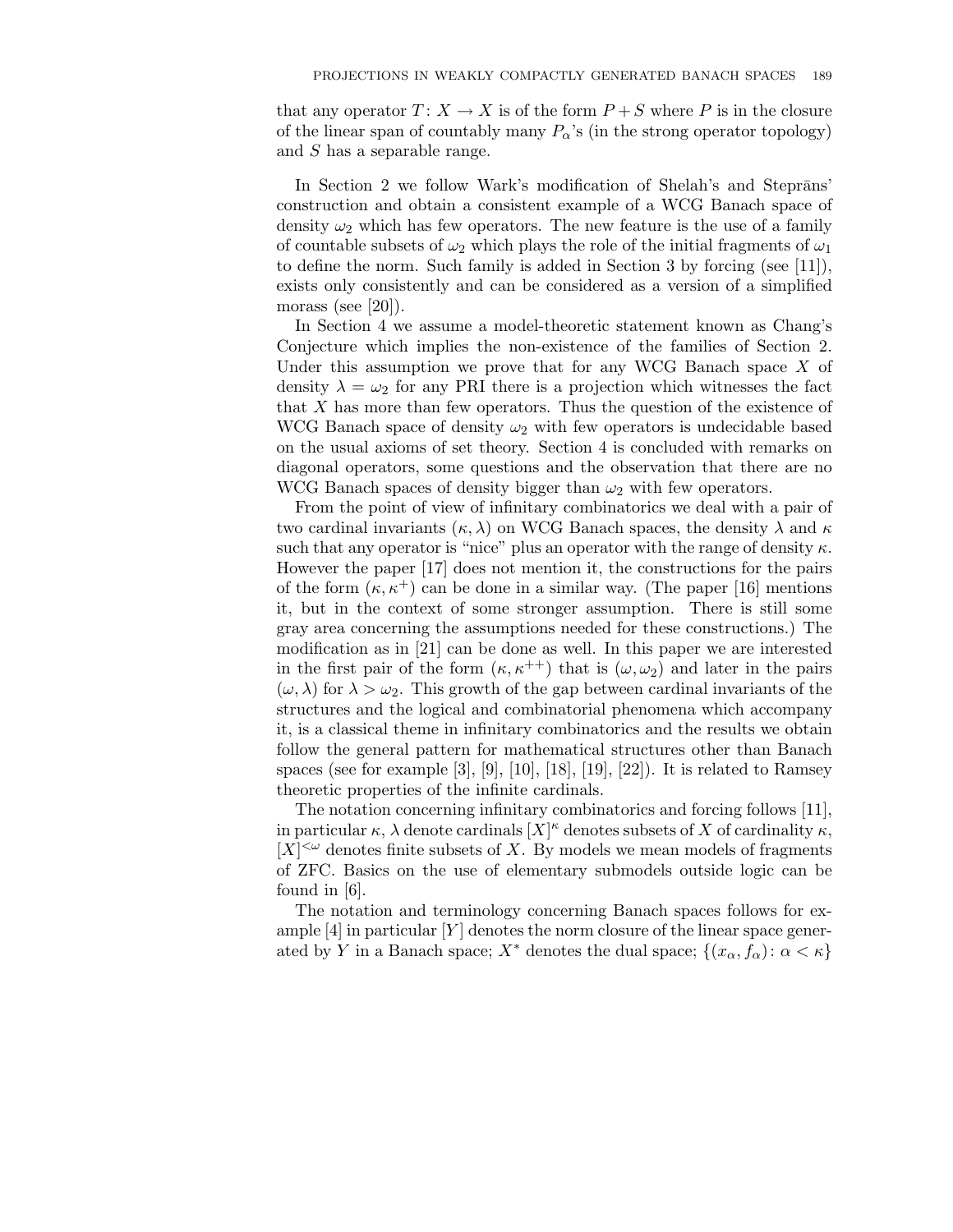is called a Marcuševič's basis if  $f_{\alpha}(x_{\beta}) = 1$  if  $\alpha = \beta$  and  $f_{\alpha}(x_{\beta}) = 0$  if  $\alpha \neq \beta$ ,  $[\{x_\alpha : \alpha < \kappa\}] = X$  and  $f_\alpha(x) = 0$  for all  $\alpha \in \kappa$  implies that  $x = 0$ ; strong topology on the space of operators is the one of pointwise convergence (see [7]).

# 2. The construction of the space

Let  $\lambda$  be an uncountable cardinal. In this section we follow the paper [17] and its modification [21], some objects related to  $\omega_1$  in [17] are appropriately changed to objects related to some family in  $[\lambda]^\omega$  whose existence follow, for  $\lambda = \omega_2$ , from strong negations of Chang's Conjecture, which are discussed in the following section. So, we assume the existence of families  $A, B, D$  and  $\mathcal{F}$ ; the families  $\mathcal{A}, \mathcal{B}, \mathcal{D}$  correspond directly to the families from [17] and the family F plays the role of the initial fragments of  $\omega_1$ . We will require the following properties:

- A1)  $A \subseteq [\lambda]^{<\omega}$ .
- A2)  $\bigcup$   $A = \lambda$ .
- A3) A is closed under subsets.
- B1)  $\mathcal{B} \subseteq [\lambda]^{<\omega}$ .

(

- B2)  $\beta$  is closed under subsets.
- AB1)  $\mathcal{A} \cap \mathcal{B} \subseteq [\lambda]^1$ .
- AB2) For every family  $\{a_{\xi} : \xi < \omega_1\} \subseteq [\lambda]^2$  of disjoint pairs and  $k \in \omega$  there are  $\xi_1 < \xi_2 < \ldots < \xi_k < \omega_1$  such that

$$
\{a_{\xi_1}(1), \ldots, a_{\xi_k}(1)\} \in \mathcal{A}, \{a_{\xi_1}(0), \ldots, a_{\xi_k}(0)\} \in \mathcal{B}
$$

where  $a_{\xi} = \{a_{\xi}(0), a_{\xi}(1)\}\$ for  $\xi \in \omega_1$ .

- D1)  $\mathcal{D} \subseteq [[\lambda]^2]^{<\omega}$  and for every  $a, b \in D \in \mathcal{D}$  we have either max(a) <  $\min(b)$   $(a < b)$  or  $\max(b) < \min(a)$   $(b < a)$ ; we express this property by saying that elements of  $D$  consist of consecutive pairs.
- D2) If  $D, D' \in \mathcal{D}$  are distinct, then there may be at most five pairs in D which intersect other than itself pair from  $D'$  i.e.,

$$
|\{a \in D : a \cap (\bigcup (D' - \{a\})) \neq \emptyset\}| \leq 5.
$$

- D3) Whenever  $\{d_{\xi} : \xi < \omega_1\} \subseteq [\lambda]^2$  is a collection of consecutive pairs and  $k \in \omega$ , then there are  $\xi_1 < \xi_2, \ldots, < \xi_k < \omega_1$  such that  $\{d_{\xi_i}: 1 \leq i \leq k\}$  $k \n\in \mathcal{D}$ .
- D4) Whenever  $D \in \mathcal{D}$  and  $\alpha < \lambda$ , and  $X \subseteq \lambda \alpha$  is countable, there is  $D' \in \mathcal{D}$  such that

$$
(\bigcup D') \cap X = \emptyset, \quad D \cap [\alpha]^2 = D' \cap [\alpha]^2, \quad (\bigcup D) \cap \alpha = (\bigcup D') \cap \alpha.
$$

AD1) Whenever  $a \in \mathcal{A}$  and  $D \in \mathcal{D}$ , then  $|a \cap (\bigcup D)| \leq 2$ .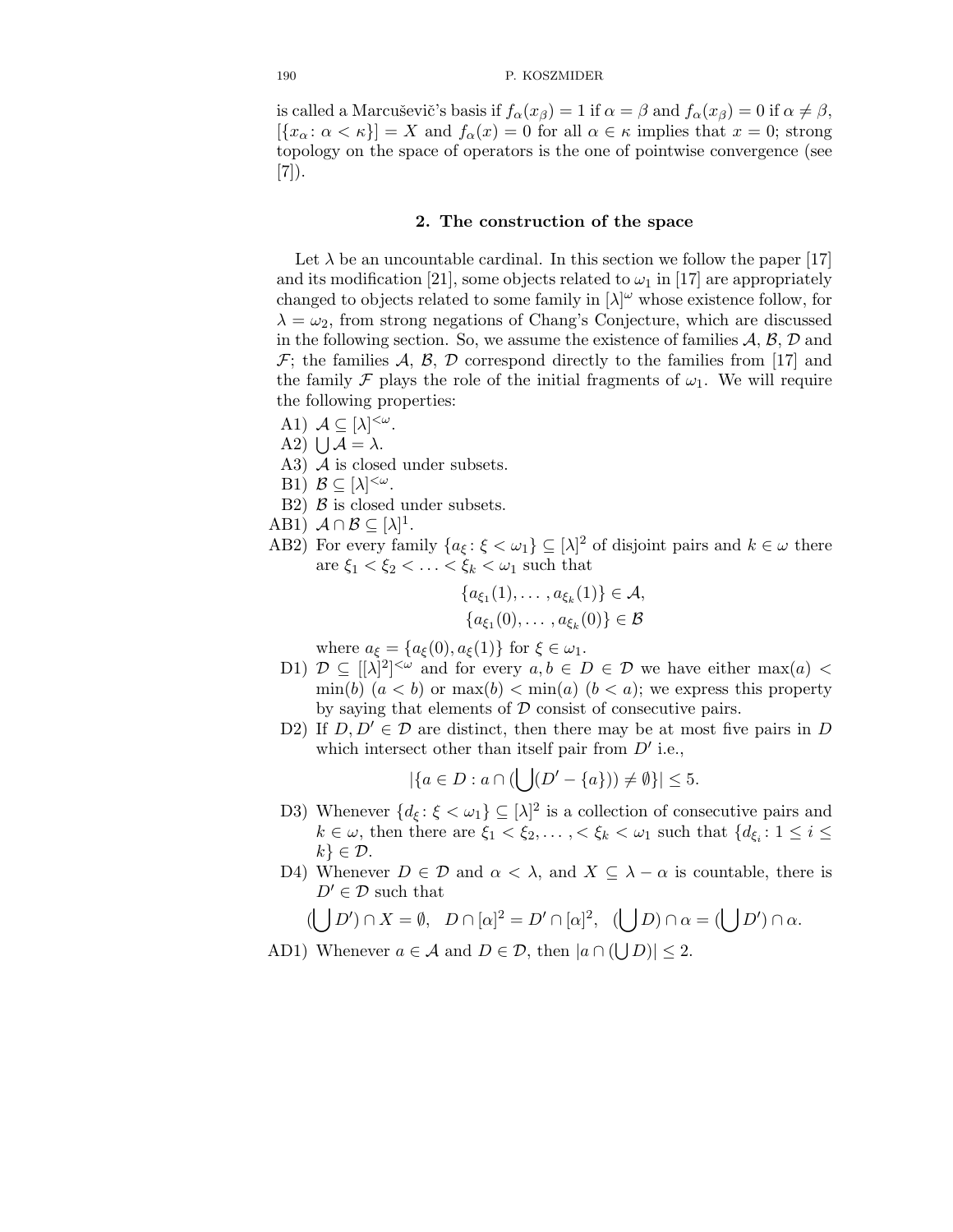- BD1) Whenever  $a \in \mathcal{B}$  and  $D \in \mathcal{D}$ , then  $|a \cap (\bigcup D)| \leq 2$ .
- F1)  $\mathcal{F} \subseteq [\lambda]^\omega$  is cofinal in  $[\lambda]^\omega$ .
- DF1) Suppose that  $D \in \mathcal{D}$ ,  $d, d', d'' \in D$  and  $d < d' < d''$  and moreover that  $X \in \mathcal{F}$  is such that  $d' \cap X$  and  $d'' \cap X$  are both nonempty. Then  $d \subseteq X$ .

This completes the list of properties of the families. The reader might have noted that if not for D3), the families  $\mathcal{D} = \emptyset$  and  $\mathcal{F} = [\lambda]^\omega$  work. This is exploited in the proof of Theorem 1.9.

Now, let us define our Banach space B. We start with the set  $\lambda \mathbb{R}$ , that is, all functions from  $\lambda$  into the reals. Following [17] and [21], we define

$$
||f||_{\mathcal{A}} = \sup \{ \sqrt{\Sigma \{ f(\alpha)^2 \colon \alpha \in a \}} \colon a \in \mathcal{A} \}
$$

and

$$
\nu_{\mathcal{D}}(f) = \sup \{ \sqrt{\Sigma\{ [f(\alpha) - f(\beta)]^2} : \{ \alpha, \beta \} \in D \} : D \in \mathcal{D} \}.
$$

We put  $B_*(A, \mathcal{D}) = \{f \in \Lambda \mathbb{R}: \nu_{\mathcal{D}}(f) + ||f||_A \text{ is finite}\}.$  Using A1), A2) and D1) one can calculate that  $(B_*(A, \mathcal{D}), \nu_{\mathcal{D}} + || \cdot ||_A)$  are Banach spaces. Namely they are clearly linear spaces and the usual triangle inequality for  $l_2(\lambda)$  implies that they are normed spaces. Given a Cauchy sequence, one gets its uniform coordinate-wise limit by the completness of  $l_{\infty}(\lambda)$ , it has to belong to the spaces since  $\nu_{\mathcal{D}}$  +  $|| \cdot ||_{\mathcal{A}}$  can be approximated on finite sets using terms of the sequence which must be norm-bounded.

For every  $X \subseteq \lambda$ , by  $1_X$  we denote the characteristic function of X. By  $\phi_{\{\alpha\}}$  we define the functional satisfying  $\phi(f) = f(\alpha)$  for  $\alpha \in \lambda$ . For every  $X \subseteq \lambda$  we define  $B_X(\mathcal{A}, \mathcal{D})$  to be the closure of the linear span  $\{1_{\{\alpha\}} : \alpha \in \mathbb{R}^n : \alpha \in \mathbb{R}^n\}$ X} in  $B_*(A, \mathcal{D})$  with respect to the norm  $\nu_{\mathcal{D}}$  + || ||<sub>A</sub>. The main result will concern the space  $(B_\lambda(\mathcal{A}, \mathcal{D}), \nu_\mathcal{D} + || \, ||_{\mathcal{A}})$ , however we will consider the space  $B_X(\mathcal{A}, \mathcal{D})$  for  $X \in \mathcal{F}$  as in F1) and for X an ordinal less than  $\lambda$ , in the latter case we will call this subspace an initial block. The projection on the initial block  $\alpha$  means the restriction of a function to  $\alpha$ .

**Lemma 2.1.** Suppose  $\mathcal A$  and  $\mathcal B$  are such families that there exist families  $\mathcal D$  and  $\mathcal F$  such that the properties A1)–DF1) with the possible exception of the property D3) are satisfied, then the space  $(B_{\lambda}(A, D), \nu_{D} + || \ ||_{A})$  has the following properties:

- 1) The sequence  $\{(1_{\{\alpha\}}, \phi_{\{\alpha\}}): \alpha < \lambda\}$  is a Marcuševič basis for the space.
- 2) The space is weakly compactly generated and  $(P_\alpha : \omega \leq \alpha \leq \lambda)$  is a PRI for  $B_{\lambda}(\mathcal{A}, \mathcal{D})$  where  $P_{\alpha}$  is the projection on the initial block  $\alpha$ .
- 3) Every operator defined on the space is of the sum of a separable range operator and a diagonal operator with respect to the basis  $\{1_{\{\alpha\}} : \alpha < \lambda\}.$
- 4) If additionally D satisfies D3) then every operator on the space is the sum of a separable range operator and an operator in the closure (in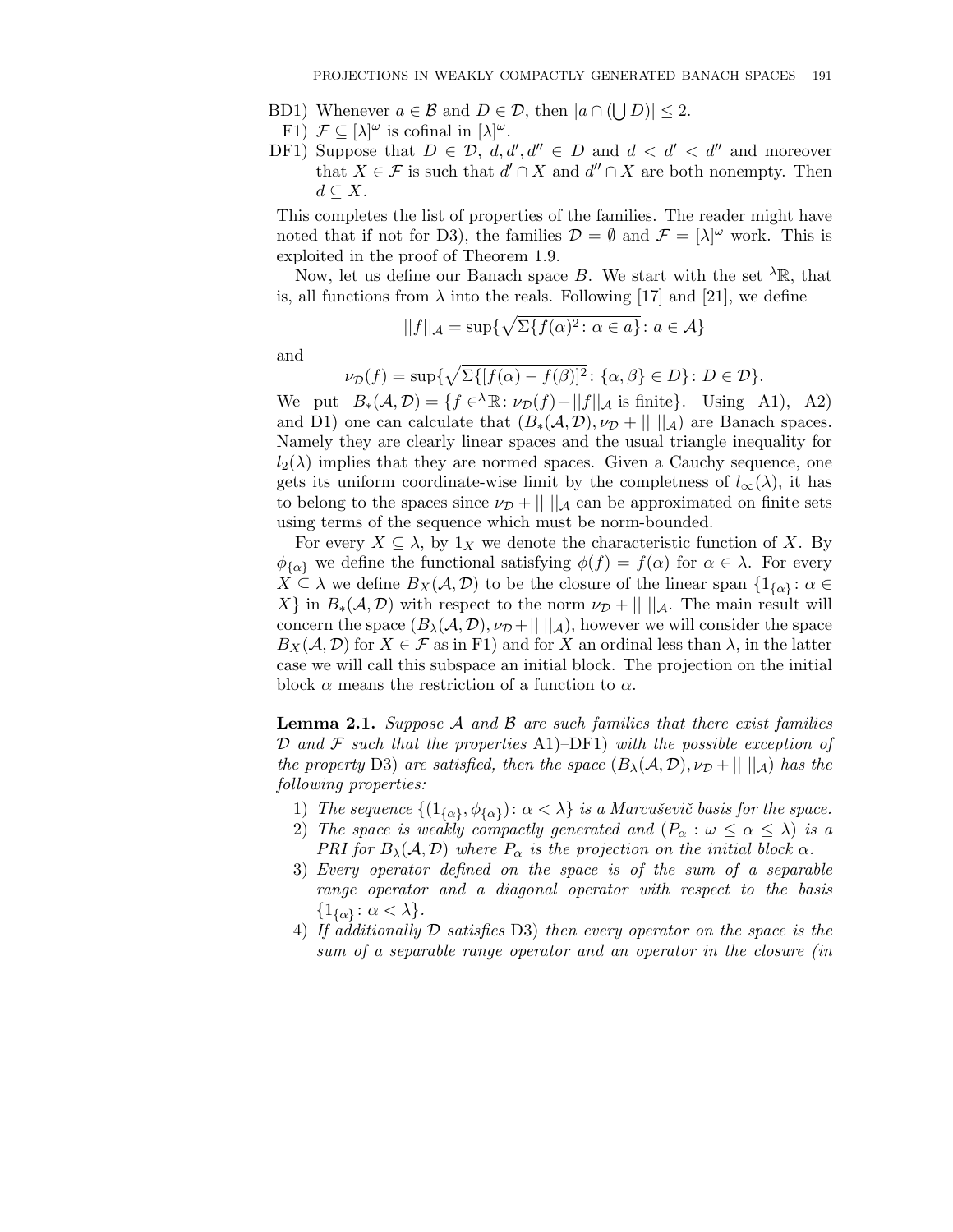the strong operator topology) of the space spanned by a countable set of the projections  $P_{\alpha}$  for  $\omega \leq \alpha \leq \lambda$ .

**Proof.** Let us fix the families satisfying the properties A1)–DF2) with the possible exception of D3). Let us introduce the notation  $B_{\xi} = B_{\xi}(A, \mathcal{D}),$  $B = B_{\lambda}, \nu = \nu_{\mathcal{D}}$  and  $\|\|\| = \nu + \|\|A\|$ . So we are working with the space  $(B, || ||)$ . It is clear that the sequence  $\{(1_{\{\alpha\}}, \phi_{\{\alpha\}}): \alpha < \lambda\}$  is a Marcusevic's basis i.e., 1) holds.

Note that if  $f \in l_2(\lambda)$ , then  $f \in B$  i.e.,  $T: l_2(\lambda) \to B$  defined as the formal identity on  $l_2(\lambda)$  is a well-defined injection. It is clear that it is linear and  $\nu(f) + ||f||_{\mathcal{A}} \leq 3(||f||_{l_2(\lambda)})$ , that is, T is a bounded operator. All vectors  $1_{\{\alpha\}}$  belong to  $l_2(\lambda)$ , i.e., the range of T is dense in B.

Now, by Banach-Alaoglu theorem the balls in the reflexive space  $l_2(\lambda)$ are weakly compact, and hence, their images under  $T$  are weakly compact as well, but their union is dense in  $B$ , i.e.,  $B$  is weakly compactly generated. To complete the proof of 2) one needs to prove the following:

Claim 1.  $||P_{\alpha}|| \leq 1$ .

*Proof of the Claim* 1. It is clear that  $||P_{\alpha}(f)||_{\mathcal{A}} \leq ||f||_{\mathcal{A}}$ . So we need to prove that  $\nu_{\mathcal{D}}(P_{\alpha}(f)) \leq \nu_{\mathcal{D}}(f)$  for every  $f \in B_{\lambda}$ . Note that if  $f \in B_{\lambda}$ , then  ${\beta \in \lambda : f(\beta) \neq 0}$  is at most countable. This follows from the fact that the span of  $\{1_{\{\beta\}} : \beta \in \lambda\}$  is norm dense in  $B_{\lambda}$  and all singletons belong to  $A$  (which follows from A2) ed A3)).

So, given  $D \in \mathcal{D}$  consider  $D' \in \mathcal{D}$  as in D4) for  $X = \{\beta : f(\beta) \neq 0\} - \alpha$ . It is enough to note that

$$
\sqrt{\Sigma\{(P_{\alpha}(f(\beta)) - P_{\alpha}(f(\beta')))^{2} : \{\beta, \beta'\} \in D\}}
$$
  
= 
$$
\sqrt{\Sigma\{(f(\beta) - f(\beta'))^{2} : \{\beta, \beta'\} \in D'\}}.
$$

But this follows directly from D4) which implies that the numbers appearing in the above expressions are equal respectively.  $\Box$ 

*Claim* 2. If  $X \in \mathcal{F}$  then  $\pi_X : B \to B_X$  given by  $\pi_X(f) = f|X$  is a bounded operator.

Proof of the Claim 2. It will be enough to see that we have

$$
||y|| \le 3||y+z||
$$

for every  $y \in B_X$ ,  $z \in B_{\lambda-X}$ . It is easy to see (using A2)) that for  $y, z$ as above, we have  $y(\alpha) = (y + z)(\alpha)$  for  $\alpha \in X$  and  $z(\alpha) = (y + z)(\alpha)$  for  $\alpha \in \lambda - X$ . This implies that  $||y||_{\mathcal{A}} \le ||y + z||_{\mathcal{A}}$ . We also have

$$
\nu(y) = \sup \{ \Sigma \{ \sqrt{[y(\alpha) - y(\beta)]^2} : \{ \alpha, \beta \} \in D \} : D \in \mathcal{D} \}
$$
  
\$\leq\$ sup{ $\Sigma \{ \sqrt{[(y + z)(\alpha) - (y + z)(\beta)]^2} : \{ \alpha, \beta \} \in D \} : D \in \mathcal{D} \}$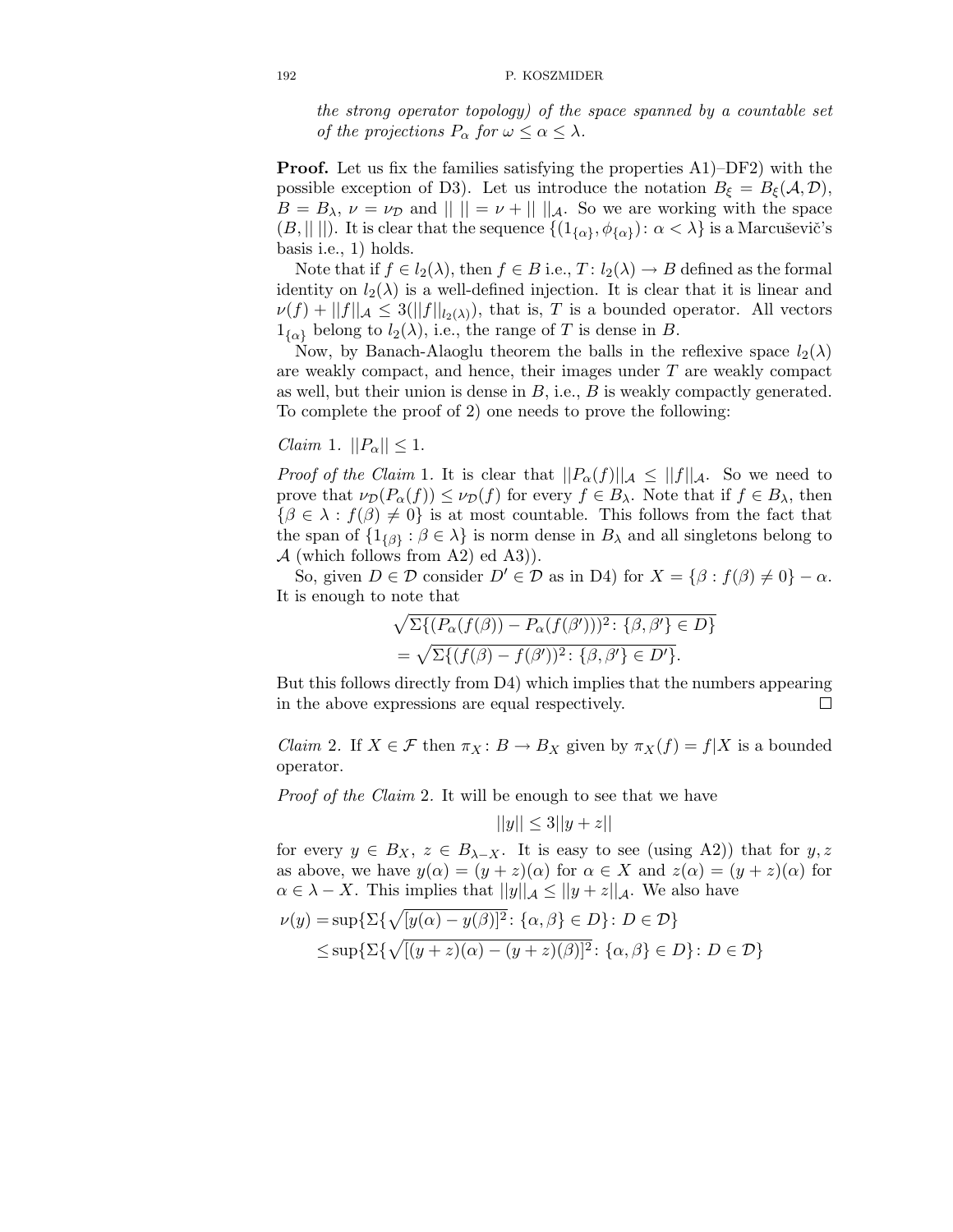$$
+2\sup\{\sqrt{y(\alpha)^2}\colon\{\alpha,\beta\}\in D\}\colon\alpha<\xi<\beta,\,D\in\mathcal{D}\}\leq\nu(y+z)+2||y||_{\mathcal{A}}.
$$

Here we used the fact that there are at most two pairs in  $D \in \mathcal{D}$  which are separated by  $X$  (i.e., one element of the pair belongs to  $X$  and the other does not) which follows from DF1), also A2) is used for the second term. So we get

$$
||y|| \le \nu(y+z) + 2||y||_{\mathcal{A}} + ||y||_{\mathcal{A}} \le \nu(y+z) + 3||y+z||_{\mathcal{A}} \le 3(||y+z||).
$$
  
his completes the proof of the claim.

This completes the proof of the claim.

Following the organization of the paper [17] we state now the following

*Claim* 3. There is a constant M such that  $\nu(1_b) \leq M$  for all  $b \in \mathcal{B}$ .

Proof of the Claim 3. It follows directly from BD1).

Now we are ready to make a similar argument to that of Lemma 1 of [17]. Suppose that  $T: B \to B$  is a bounded operator which is not of the desired (by 3)) form. Then there is a family  $\{a_{\xi}: \xi < \omega_1\}$  of disjoint pairs of  $\lambda$  such that  $T(1_{\{a_{\xi}(0)\}})(a_{\xi}(1)) \neq 0$ . To see why this is so, note that otherwise there is a countable  $Y \subseteq \lambda$  such that whenever  $\alpha \in \lambda - Y$ , then  $T(1_{\{\alpha\}}) = r_{\alpha} 1_{\{\alpha\}} + f_{\alpha}$  where  $f_{\alpha} \in B_Y$ . Since  $\mathcal F$  is a cofinal family in  $[\lambda]^{\omega}$ , we may w.l.o.g. assume that  $Y = X \in \mathcal{F}$ . This implies that

$$
T(x) = T(\pi_X(x) + \pi_{\lambda - X}(x))T(\pi_X(x)) + T(\pi_{\lambda - X}(x))
$$
  
=  $T(\pi_X(x)) + \pi_X(T(\pi_{\lambda - X}(x))) + \pi_{\lambda - X}(T(\pi_{\lambda - X}(x)))$   
=  $S_1 + S_2 + D$ 

where  $D$  is diagonal and  $S_1, S_2$  have separable ranges. The above operators are also bounded by Claim 2.

Notice that the family of pairs may be thinned out so that

$$
T(1_{\{a_{\xi}(0)\}})(a_{\eta}(1)) = 0 \tag{*}
$$

for  $\xi \neq \eta$ . The reason is that otherwise there is an uncountable set Y, positive  $\delta$  and  $\eta_0 \in \omega_1$  such that

$$
|T(1_{\{a_{\xi}(0)\}})(a_{\{\eta_0(1)\}})| > \delta
$$

for all  $\xi \in Y$  and all the numbers  $T(1_{\{a_{\xi}(0)\}})(a_{\{\eta_0(1)\}})$  have the same sign. Let  $n\delta \geq (M+1)||T||$ . An application of AB2) yields  $X \in [Y]^n$  such that  $\{a_{\xi}(0): \xi \in X\} \in \mathcal{B}$  and hence  $\nu(1_{\{a_{\xi}(0):\xi \in X\}}) \leq M$  by Claim 3, and  $||(1_{\{a_{\xi}(0):\xi\in X\}}||_{\mathcal{A}} \leq 1 \text{ by AB1}), \text{ thus } ||(1_{\{a_{\xi}(0):\xi\in X\}}|| \leq 1+M. \text{ On the other})$ hand

$$
||T(1_{\{a_{\xi}(0):\xi\in X\}})|| \geq ||T(1_{\{a_{\xi}(0):\xi\in X\}})||_{\mathcal{A}} > n\delta \geq (M+1)||T||,
$$

a contradiction.

 $\Box$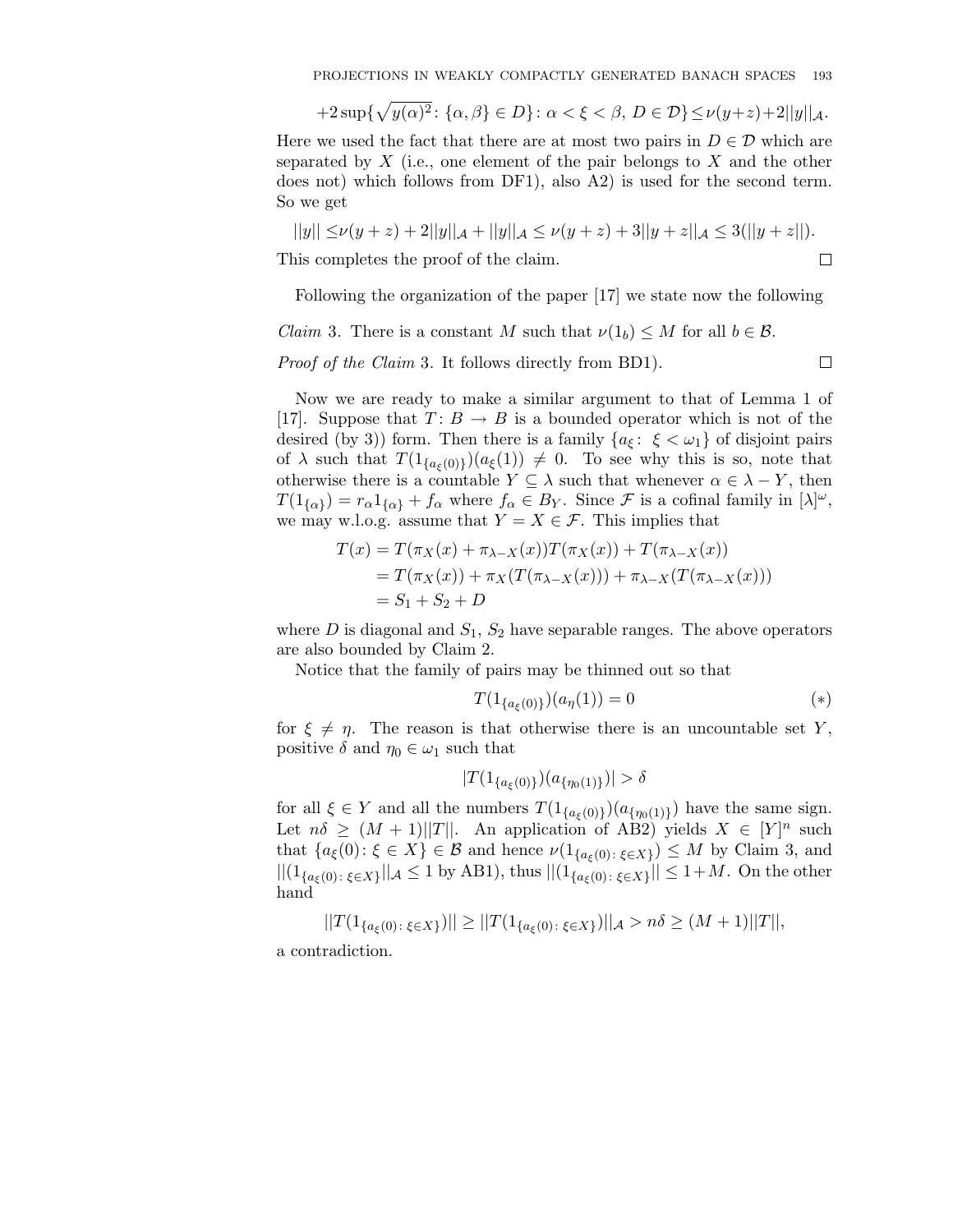It may also be assumed that there is  $\rho > 0$  such that  $|T(1_{\{a_{\xi}(0)\}})(a_{\xi}(1))| >$  $ρ$  for  $ξ ∈ ω_1$  and all the numbers  $T(1_{\{aξ(0)\}})(aξ(1))$  have the same sign. Choose  $k \in \omega$  such that  $\sqrt{k}\rho \ge (M+1)||T||$ . Now use AB2) to find  $X \in [\omega_1]^k$  such that  $\{a_{\xi}(0): \xi \in X\} \in \mathcal{B}$  and  $\{a_{\xi}(1): \xi \in \mathcal{B}\}$  $X\}\in\mathcal{A}$ . It follows from Claim 3 that  $\nu(1_{\{a_{\xi}(0):\xi\in X\}})\leq M$  and then from AB1) that  $||(1_{\{a_{\xi}(0):\xi\in X\}}|| \leq 1+M$ . While (\*) above gives that  $|T(1_{\{a_{\xi}(0):\xi\in X\}})(a_{\xi'(1)})| > \rho$  for any  $\xi' \in X$ , so

$$
||T(1_{\{a_{\xi}(0):\xi\in X\}})|| \geq ||T(1_{\{a_{\xi}(0):\xi\in X\}})||_{\mathcal{A}} > \sqrt{k}\rho \geq (M+1)||T||,
$$

which is a contradiction and completes the proof of 3).

To prove 4) we will assume that  $T$  is a diagonal operator, which can be done by 3). First, note the following

*Claim* 4. If  $D \in \mathcal{D}$ , then  $\nu(1_{\bigcup D}) \leq \sqrt{5}$ .

Proof of the Claim 4. It follows directly from D2).

We will also need the following

*Claim* 5. Suppose that  $T: B \to B$  is a diagonal, bounded operator satisfying for  $\alpha < \lambda$ 

$$
T(1_{\{\alpha\}}) = \rho_{\alpha} 1_{\{\alpha\}}.
$$

Then, if  $T$  is not in the closure (in the strong operator topology) of the linear span of countably many projections on initial blocks, then there are uncountably many consecutive pairs  $\{a_{\xi} : \xi < \omega_1\}$  such that

$$
|\rho_{\alpha_{\xi}(0)} - \rho_{\alpha_{\xi}(1)}| > 0
$$

where  $a_{\xi}(0) < a_{\xi}(1)$ .

Proof of the Claim 5. Consider maximal, with respect to inclusion, ordinal intervals  $[\alpha, \beta)$  such that  $\rho_{\alpha} = \rho_{\gamma}$  for all  $\alpha \leq \gamma < \beta$ . Clearly they are disjoint when different and they cover  $\lambda$ . If there are uncountably many of them one can choose a sequence of them  $([\alpha_{\xi}(0), \alpha_{\xi}(1))]_{\xi \leq \omega_1}$  formed by consecutive intervals. The maximality of the intervals implies that  $\rho_{\alpha_{\xi}(0)} \neq \rho_{\alpha_{\xi}(1)}$ .

Otherwise, when there are only countably many such intervals, let us see that  $T$  is in the closure of a countable set of linear combinations of projections on initial blocks. Let  $([\alpha_{\xi}(0), \alpha_{\xi}(1))))_{\xi \leq \eta}$  be an increasing enumeration of all such intervals where  $\eta$  is a countable ordinal. Define for  $0 < \xi \leq \eta$ 

$$
T_{\xi} = P_{\sup\{\alpha_{\theta}(1)\colon \theta < \xi\}} \circ T
$$

noting that  $T_{\eta} = T$ .

$$
\Box
$$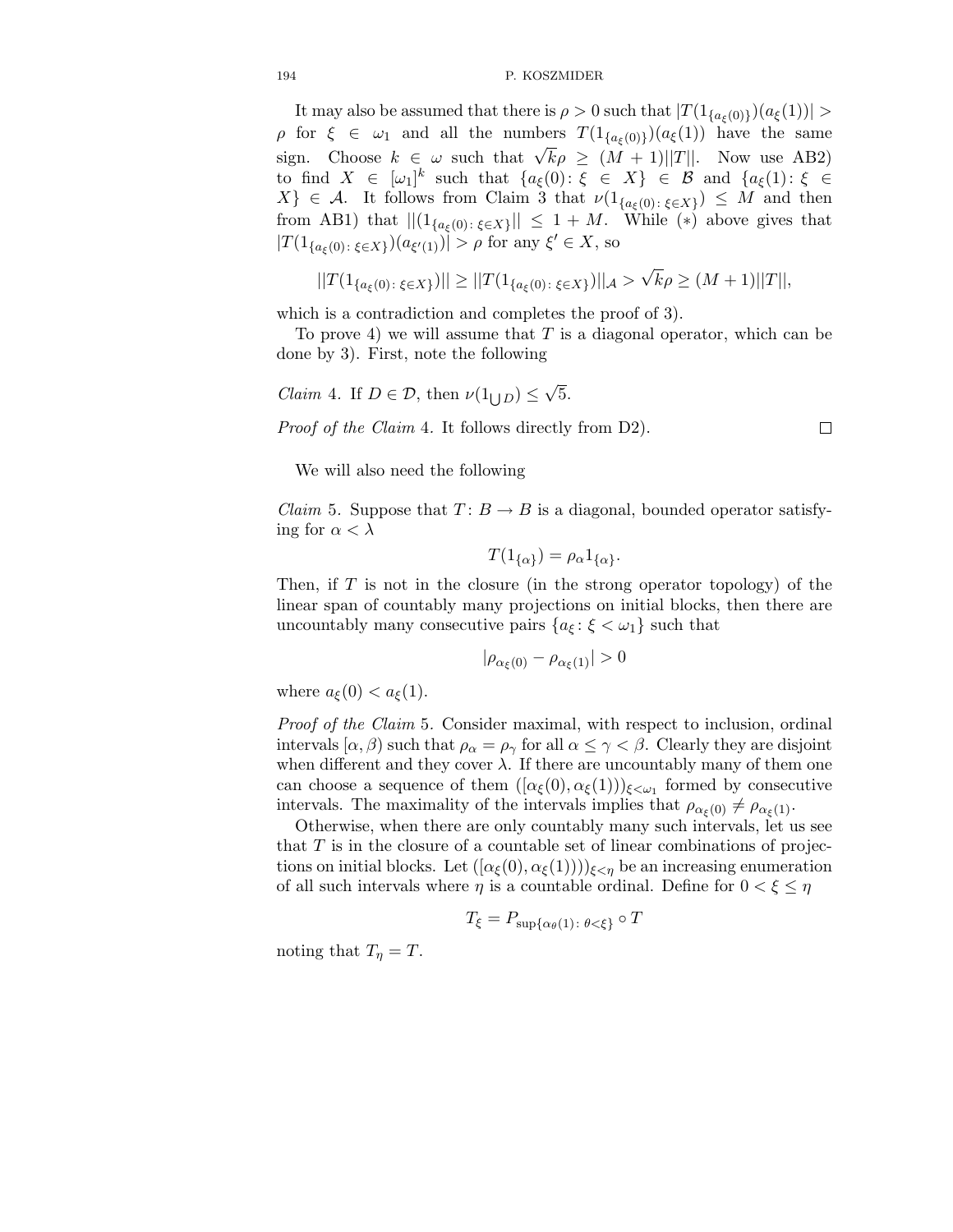Now we prove by transfinite induction on  $\xi \leq \eta$  that  $T_{\xi}$  is in the closure of linear span of operators of the form  $\rho_{\alpha_{\xi}(0)}[P_{\alpha_{\xi}(1)}-P_{\alpha_{\xi}(0)}]$  for  $\xi < \eta$ . For  $\xi < \eta$  we have

$$
T_{\xi+1} = T_{\xi} + \rho_{\alpha_{\xi}(0)} [P_{\alpha_{\xi}(1)} - P_{\alpha_{\xi}(0)}],
$$

so the successor inductive step is clear. If  $\xi$  is a limit ordinal, fix an  $x \in B$ , note that there is a (countable) strictly increasing sequence  $(\xi_n)_{n\in\mathbb{N}}$  such whose supremum is  $\xi$ . The density of  $\{1_{\{\alpha\}} : \alpha < \lambda\}$  implies that there is a finite linear combination  $y$  of these vectors for which is close to  $x$ . Hence

$$
T_{\xi}(x) - T_{\xi_n}(x) = (T_{\xi} - T_{\xi_n+1})(x - y)
$$

holds if n is large enough, so it is small as well since  $T_{\xi}$  and  $T_{\xi_n}$  are uniformly bounded. In other words  $T_{\xi_n}$ 's converge to  $T_{\xi}$  in the strong operator topology and so, the inductive assumption implies that  $T_{\xi}$  is in the closure of the linear span of operators of the form  $\rho_{\alpha\xi(0)}[P_{\alpha\xi(1)}-P_{\alpha\xi(0)}]$  for  $\xi<\eta$ which completes the proof of the claim. Note that we actually proved that it is the limit of a transfinite sequence of these operators in the sense of П  $|15|$ .

By the above claim we can assume the existence of the pairs as in the claim, moreover we can assume that

$$
|\rho_{\alpha_{\xi}(0)} - \rho_{\alpha_{\xi}(1)}| > \varepsilon
$$

for some  $\varepsilon > 0$ . Now use D3) to find  $X \in [\omega_1]^k$  such that  $\{a_{\xi} : \xi \in X\} \in \mathcal{D}$ where  $\sqrt{k}\varepsilon \geq (\sqrt{2} + \sqrt{5})||T||$ . It follows from Claim 4 and AD1) that  $\nu(1_{\bigcup D}) + ||1_{\bigcup D}||_{\mathcal{A}} \le$  $\sqrt{2} + \sqrt{5}$ , while on the other hand

$$
\nu(T(1_{\bigcup D})) \geq \Sigma\{|\rho_{a_{\xi(0)}} - \rho_{a_{\xi(1)}}| : \xi \in X\} > \sqrt{k}\varepsilon \geq (\sqrt{2} + \sqrt{5})||T||
$$

which is a contradiction and which completes the proof of the lemma.  $\Box$ 

## 3. The consistency of the infinitary combinatorics needed

**Theorem 3.1.** It is relatively consistent with ZFC that there exists a WCG Banach space of density  $\omega_2$  which has few operators. For every cardinal  $\lambda$ it is relatively consistent with ZFC that there exists a WCG Banach space of density  $\lambda$  where all operators are sums of a separable range operator and a diagonal operator with respect to a certain Marcuševič's basis.

This theorem is an immediate consequence of Lemma 2.1 and the following: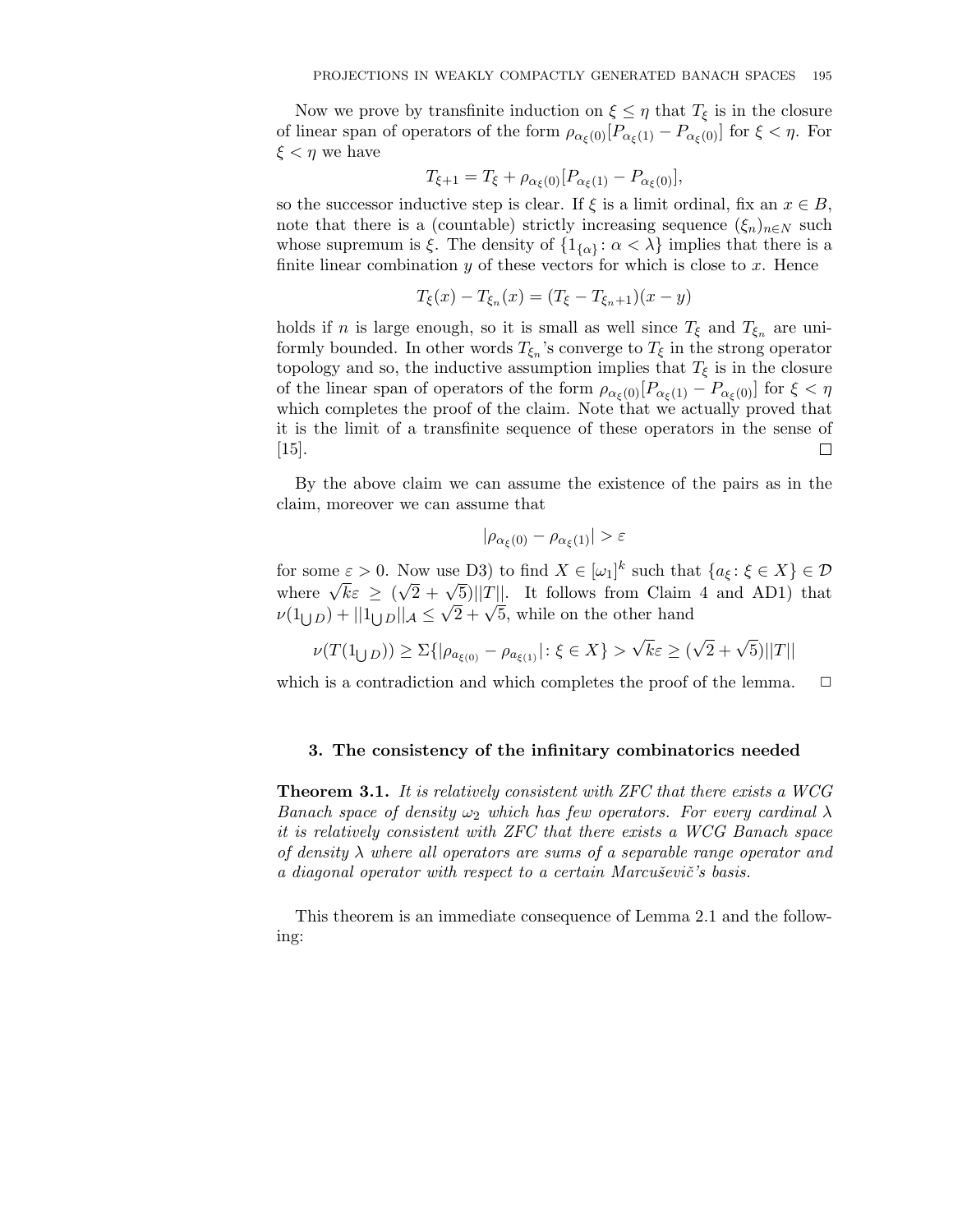**Lemma 3.2.** Let  $\lambda$  be any cardinal. There is a c.c.c. forcing notion P such that in  $V^P$  there are families A, B, D, F satisfying properties A1)–DF1) with the exception of  $D3$ ). It is consistent that there is a c.c.c. forcing notion P such that in  $V^P$  there are families A, B, D, F satisfying all properties A1)–DF1) for  $\lambda = \omega_2$ .

Proof. Note that in order to obtain the first part of the lemma we can choose D to be empty and  $\mathcal{F} = [\lambda]^\omega$ , that is we just need to add families A and B which satisfy the properties A1)–AB2). The c.c.c. forcing P required by the theorem consists of the conditions p of the form  $(a_p, \mathcal{A}_p, \mathcal{B}_p)$  where

- 1)  $a_p \in [\lambda]^{<\omega}$ .
- 2)  $\mathcal{A}_p \subseteq \mathcal{P}(a_p), \mathcal{B}_p \subseteq \mathcal{P}(a_p).$
- 3)  $\mathcal{A}_p$ ,  $\mathcal{B}_p$  are closed under subsets.
- 4)  $\mathcal{A}_p \cap \mathcal{B}_p \subseteq [a_p]^1$ .

The order is defined by  $p \leq q$  if and only if  $a_p \supseteq a_q$ ,  $\mathcal{A}_p \supseteq \mathcal{A}_q$ ,  $\mathcal{B}_p \supseteq \mathcal{B}_q$ .

*Claim* 1.  $P$  satisfies the c.c.c.

*Proof of the Claim* 1. Suppose that  $(p_{\xi} : \xi < \omega_1) \subseteq P$ . We may w.l.o.g. assume that  $(a_{p_{\xi}}: \xi < \omega_1)$  form a  $\Delta$ -system with the root  $\Delta$  such that there are order preserving bijections  $\pi_{\xi\eta}$ :  $a_{\xi} \to a_{\eta}$  constant on  $\Delta$  which lift up to isomorphisms  $\pi_{\xi\eta}^*$  of the conditions.

Choose any  $\xi < \eta < \omega_1$ . Let  $p_{\xi} = p$ ,  $p_{\eta} = q$ . We may define  $r \leq p, q$  as follows

$$
r = (a_p \cup a_q, \mathcal{A}_p \cup \mathcal{A}_q, \mathcal{B}_p \cup \mathcal{B}_q).
$$

It is easy to see that the requirements  $1$ –4) are satisfied, which completes the proof of Claim 1.  $\Box$ 

Let G be a P-generic filter over V. We define  $X = \bigcup \{a_p : p \in G\}$  $\mathcal{A} = \bigcup \{ \mathcal{A}_p : p \in G \}$   $\mathcal{B} = \bigcup \{ \mathcal{B}_p : p \in G \}$ . An easy density argument gives that  $X = \lambda$ .

Clearly A1)–AB1) are satisfied for  $A, B$  and X as above. So to finish the proof of the first part of Lemma 3.2 we need the following:

*Claim 2.*  $\mathcal{A}, \mathcal{B}$  satisfy AB2).

*Proof of the Claim* 2. Let  $(\dot{b}_{\xi}: \xi < \omega_1)$  be names for disjoint pairs of elements of  $\lambda$  in the generic extension. Let  $(b_{\xi}: \xi < \omega_1)$  be pairs of  $\lambda$  and  $(p_{\xi} : \xi < \omega_1) \subseteq P$  such that  $p_{\xi} \Vdash \dot{b}_{\xi} = \dot{b}_{\xi}$  and  $b_{\xi} = \{b_{\xi}(0), b_{\xi}(1)\}$  for  $\xi < \omega_1$ . Choose  $\Delta$  and  $\pi_{\xi\eta}$  as in the proof of Claim 1. By the disjointness of the pairs in the extension and the c.c.c. of  $P$  we may w.l.o.g. assume that  $b_{\xi} \subseteq a_{\xi} - \Delta$ . Fix  $k \in \omega$  and consider  $\xi_1, \ldots, \xi_k$ , we put

$$
r = (\bigcup_{i \leq k} a_{p_{\xi_i}}, \bigcup_{i \leq k} \mathcal{A}_{p_{\xi_i}} \cup \mathcal{P}(\{b_{\xi_1}(1), \ldots, b_{\xi_k}(1)\}), \bigcup_{i \leq k} \mathcal{B}_{p_{\xi_i}} \cup \mathcal{P}(\{b_{\xi_1}(0), \ldots, b_{\xi_k}(0)\})).
$$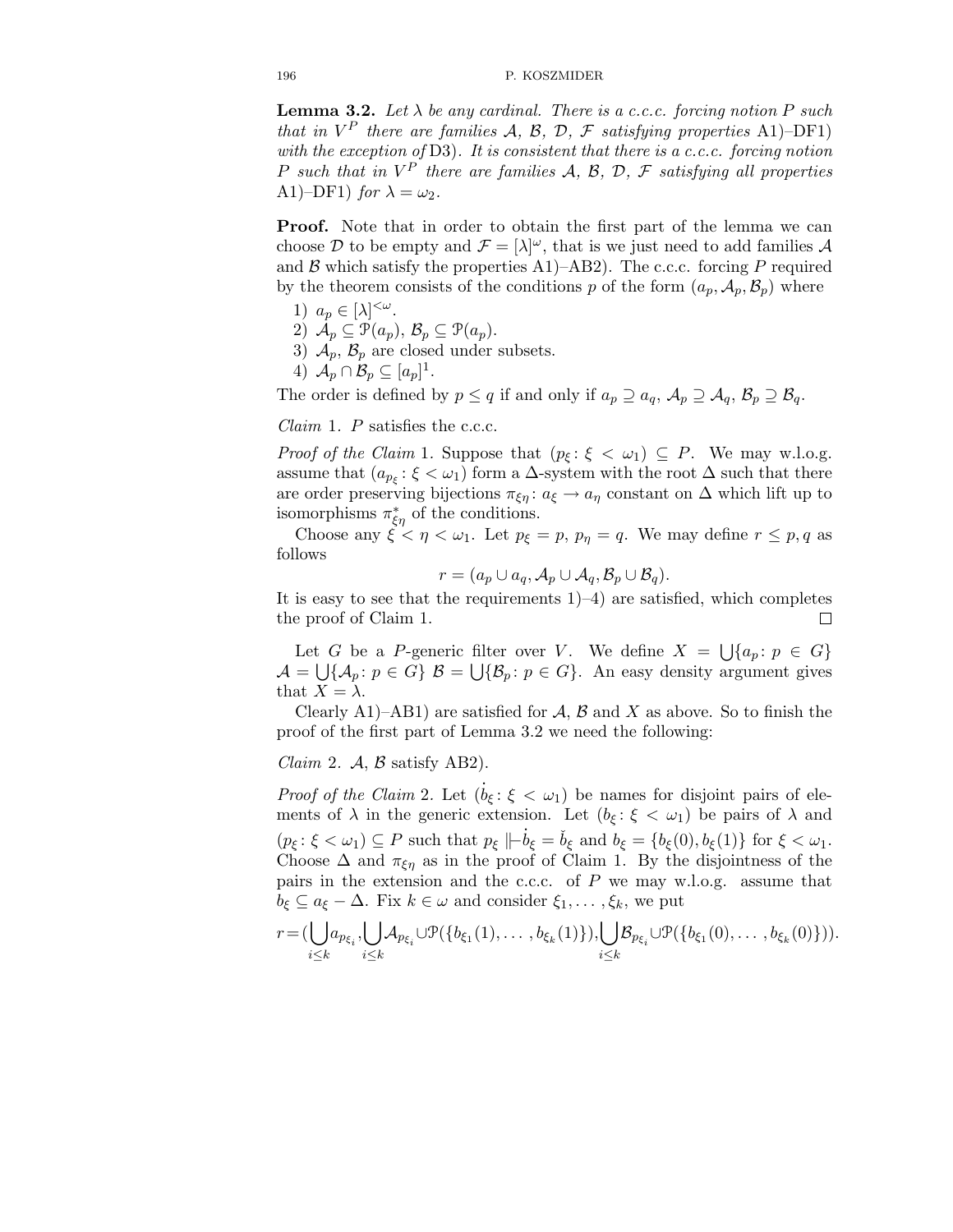First we need to check that  $r \in P$ , but the conditions 1)–4) are trivially satisfied. It is easy to see that the condition  $r$  forces that

$$
\{b_{\xi_1}(1), \ldots, b_{\xi_k}(1)\} \in \mathcal{A}, \{b_{\xi_1}(0), \ldots, b_{\xi_k}(0)\} \in \mathcal{B}
$$

which completes the proof of Claim 2 and the first part of the lemma.  $\Box$ 

*Claim* 3. It is consistent that there is a function  $F: [\omega_2]^2 \to [\omega_2]^{\leq \omega}$  with the following two properties:

P1) Whenever  $(a_{\xi} : \xi < \omega_1)$  is a  $\Delta$ -system of finite subsets of  $\omega_2$  with root  $\Delta \subseteq \omega_2$  and  $k \in \omega$ , then there are  $\xi_1 < \ldots < \xi_k < \omega_1$  such that

$$
\forall i, j \leq k, i \neq j \,\forall \alpha \in a_{\xi_i} - \Delta \,\forall \beta \in a_{\xi_j} - \Delta
$$

$$
F(\alpha, \beta) \supseteq \bigcup \{ a_{\xi_m} \cap \min(\alpha, \beta) : m < i, j \}.
$$

P2) For every  $\alpha < \omega_2$ , for every finite  $E \subseteq \omega_2$  and every countable  $Z \subseteq$  $\omega_2-\alpha$  there is a finite  $E' \subseteq \omega_2-Z$  such that there is an order preserving bijection  $\pi: E \to E'$  which is the identity on  $E \cap E'$  and satisfies for every  $\alpha, \beta \in E$ :

$$
\pi[F(\alpha,\beta)\cap E] = F(\pi(\alpha),\pi(\beta))\cap E'. \tag{**}
$$

*Proof of the Claim 3.* Function with the  $\Delta$ -property of [3] has P1). Also using the ideas of [18] one can conclude that if Chang's Conjecture fails, then there is such a function. To obtain P2) we fix the function with the  $\Delta$ -property of [3] and recall that it is added by a  $\sigma$ -closed forcing. Thus, one can assume that E and  $\alpha$  and X as above are in the ground model of Section 9 of [3]. Given any condition  $p$  of the forcing of Section 9 of [3], construct a copy q of p such that there is an increasing order-preserving bijection  $\pi : base(p) \rightarrow base(q)$  and  $base(p) \cap \alpha = base(q) \cap \alpha = base(p) \cap base(q)$ and  $Z \cap (base(q) - base(p)) = \emptyset$ . Now amalgamate the two conditions as in [3] to a condition r and note that r forces that  $E' = \pi[E]$  satisfies (\*\*).  $\Box$ 

Let  $F: [\omega_2]^2 \to [\omega_2]^{\leq \omega}$  be as in Claim 3. We construct a family  $\mathcal{F} \subseteq [\omega_2]^{\omega}$ and a c.c.c. forcing Q which adds  $A, B, D$  such that all the properties A1)– DF1) are satisfied.

The conditions p of the forcing Q are of the form  $p = (a_p, A_p, B_p, D_p)$ where  $(a_p, \mathcal{A}_p, \mathcal{B}_p) \in P$  from the beginning of the proof for  $\lambda = \omega_2$  and additionally we have:

- 5) Elements of  $\mathcal{D}_p$  are sets of consecutive pairs of  $a_p$ .
- 6) AD1) and BD1) of Section 2 are satisfied.
- 7) Whenever  $D^1, D^2 \in \mathcal{D}_p$ ;  $d_1^i, d_2^i \in D^i$ ,  $d_1^i < d_2^i$ ,  $\alpha \in d_1^1 \cap d_1^2$ ,  $\beta \in d_2^1 \cap d_2^2$ , then
	- (a)  $\{d \in D^1 : d < d_1^1\} = \{d \in D^2 : d < d_1^2\},\$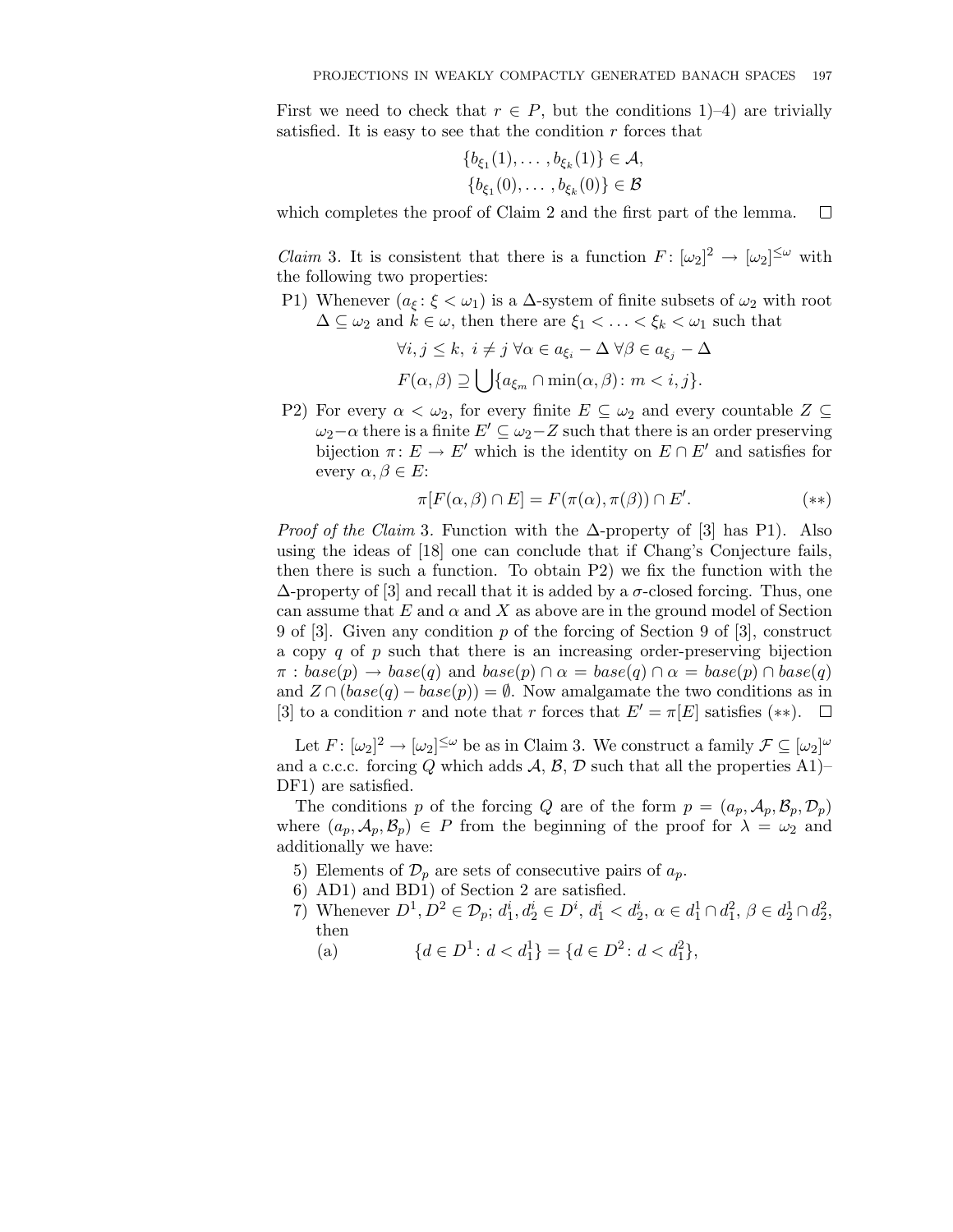(b) 
$$
\bigcup \{d \in D^1 : d < d_1^1\} = \bigcup \{d \in D^2 : d < d_1^2\} \subseteq F(\alpha, \beta).
$$
 (Note that  $D^1$  may be equal to  $D^2$  above.)

We need to prove that  $Q$  satisfies the c.c.c and adds the required families  $\mathcal{A}, \mathcal{B}, \mathcal{D}, \mathcal{F}$ . The following claim uses F in a key way.

*Claim* 4.  $Q$  satisfies the c.c.c.

*Proof of the Claim* 4. Let  $(p_{\xi} : \xi < \omega_1) \subseteq Q$ . We may w.l.o.g. assume that  $(a_{p_{\xi}}: \xi < \omega_1)$  form a  $\Delta$ -system with the root  $\Delta$  such that there are order preserving bijections  $\pi_{\xi\eta} : a_{\xi} \to a_{\eta}$  constant on  $\Delta$  which lift up to isomorphisms  $\pi_{\xi\eta}^*$  of the conditions.

Further thinning out, we may w.l.o.g. assume that  $F(\delta_1, \delta_2) \cap (a_{\xi}-\Delta) = \emptyset$ for any  $\delta_1, \delta_2 \in \Delta$ . Choose any  $\xi < \eta < \omega_1$ . Let  $p_{\xi} = p$ ,  $p_{\eta} = q$ . We may define  $r \leq p, q$  as follows

$$
r = (a_p \cup a_q, \mathcal{A}_p \cup \mathcal{A}_q, \mathcal{B}_p \cup \mathcal{B}_q, \mathcal{D}_p \cup \mathcal{D}_q).
$$

It is easy to see that the requirements  $1$ –6) are satisfied. To see 7), let  $D^1, D^2 \in \mathcal{D}_r$ , we may w.l.o.g. assume that  $D^1 \in \mathcal{D}_p - \mathcal{D}_q$  and  $D^2 \in \mathcal{D}_q - \mathcal{D}_p$ . Thus if  $\alpha$ ,  $\beta$  are like in 7), then they both belong to  $\Delta$ . By 7) (b) for p and  $q$  and by the choice of  $p$  and  $q$  we have that

$$
\bigcup \{d \in D^1 \colon d < d_1^1\} \subseteq \Delta,
$$
\n
$$
\bigcup \{d \in D^2 \colon d < d_1^2\} \subseteq \Delta,
$$

so by the isomorphism of p and q we have 7) (a) and 7) (b), which completes the proof of Claim 4.  $\Box$ 

Let G be a P-generic filter over V. We define  $X = \bigcup \{a_p : p \in G\}$ ,  $\mathcal{A} = \bigcup \{\mathcal{A}_n : p \in G\}$ ,  $\mathcal{B} = \bigcup \{\mathcal{B}_n : p \in G\}$ ,  $\mathcal{D} = \bigcup \{\mathcal{D}_n : p \in G\}$ ,  $\mathcal{F} = \{Y \cap X : Y\}$  ${A_p : p \in G}, \mathcal{B} = \bigcup {\mathcal{B}_p : p \in G}, \mathcal{D} = \bigcup {\mathcal{D}_p : p \in G}, \mathcal{F} = \{Y \cap X : Y \in G\}$ is closed under  $F$ } where for a set Y to be closed under  $F$  means that that  $F(\alpha, \beta) \subseteq Y$  whenever  $\alpha, \beta \in Y$ . Clearly A1)–AB1), D1), AD1), BD1), F1) are satisfied for A, B, D, F and X instead of  $\lambda = \omega_2$ . It is an easy density argument to show that X has cardinality  $\omega_2$ , so it is enough to verify all the properties from Section 2 for X instead of  $\lambda = \omega_2$ .

It is also an elementary argument that D2), D4) and DF1) follow from 7): for D2), suppose D2) fails and take the four upper pairs from D out of the five which witness the failure of D2). This implies that at least two distinct pairs of  $D'$  are involved i.e., that the hypothesis of 7) is satisfied, but 7) (a) implies that the fifth lowest pair belongs to both  $D$  and  $D'$  which contradicts the hypothesis of D2) and the consecutiveness of the pairs in  $D^{\prime}$ .

For D4) let  $p \in Q$ , and let  $\dot{D}$  and  $\dot{X}_1$ ,  $\dot{\alpha}$  be  $Q$ -names for objects mentioned in D4). Using the c.c.c of  $Q$  and the decision property of forcing, there are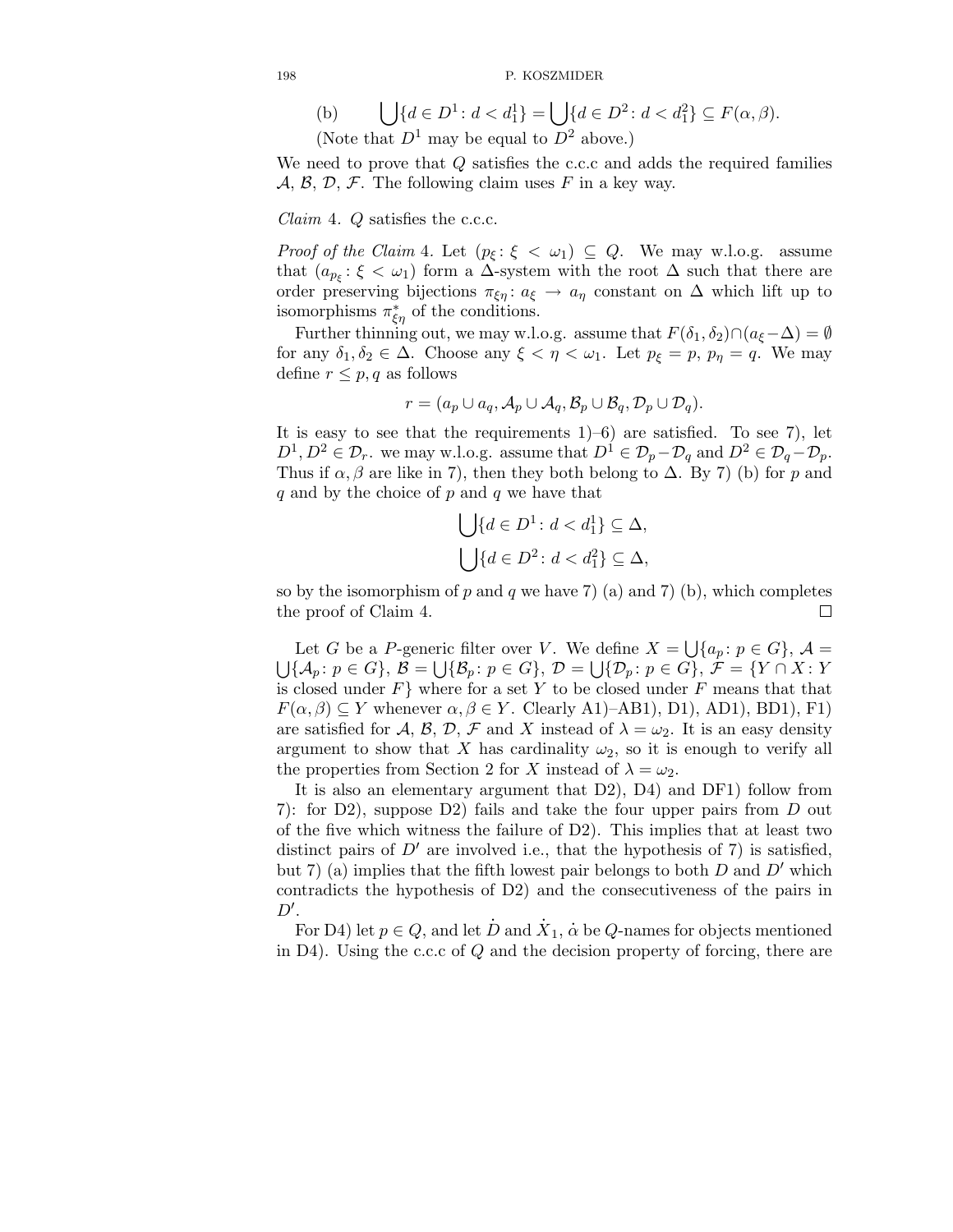$D \in [[\lambda]^2]^{<\omega}$ ,  $\alpha \in \lambda$  and  $Y \subseteq [\omega_2 - \alpha]^{\leq \omega}$  such that  $D \in \mathcal{D}_p$  and

$$
p \parallel \dot{D} = \check{D}, \ \dot{X}_1 \subseteq \check{Y} \cap \dot{X}, \ \dot{\alpha} = \check{\alpha}.
$$

Using (\*\*) we obtain E' as in (\*\*) for  $E = a_p$  and  $Z = Y \cup (a_p - \alpha)$ . Let  $\pi: a_p \to E'$  be the restriction of the bijection from  $(**)$ . Construct  $q \in Q$ as follows

$$
q = (a_q, \{\pi[a]\colon a\in\mathcal A_p\}, \{\pi[b]\colon a\in\mathcal B_p\}, \{\{\pi[d]\colon d\in D\}\colon\ D\in\mathcal D_p\}\})
$$

where  $a_q = E'$ . Now, q is a condition of Q since p is a condition of Q and by (∗∗).

It is enough to amalgamate p and q to a condition  $r \in Q$ . This is done as in Claim 4 since  $\pi$  is the required bijection. It is clear that r forces that  $D' = \pi[D]$  and D satisfy D4), which completes the proof of D4).

For DF1) suppose Y is closed under F, i.e.,  $X \cap Y$  is in F and let D,  $d, d', d''$  be as in DF1). Let  $\alpha \in d' \cap X$  and  $\beta \in d'' \cap X$ . Now by 7) (b) applied for  $D^2 = D^1 = D$ , we have

$$
d \subseteq F(\alpha, \beta) \subseteq X
$$

which was required. So, to finish the proof of Lemma 3.2 we need to verify AB2) and D3).

*Claim 5.*  $\mathcal{A}, \mathcal{B}$  and  $X$  satisfy AB2).

*Proof of the Claim* 5. Let  $(\dot{b}_{\xi}: \xi < \omega_1)$  be names for disjoint pairs of elements of  $\overrightarrow{X}$  in the generic extension. Let  $(b_{\xi}: \xi < \omega_1)$  be pairs of  $\omega_2$  and  $(p_{\xi} : \xi < \omega_1) \subseteq Q$  such that  $p_{\xi} \Vdash \dot{b}_{\xi} = \check{b}_{\xi}$  and  $b_{\xi} = \{b_{\xi}(0), b_{\xi}(1)\}$  for  $\xi < \omega_1$ . Choose  $\Delta$  and  $\pi_{\xi\eta}$  as in the proof of Claim 4. By the disjointness of the pairs and the c.c.c. of Q we may w.l.o.g. assume that  $b_{\xi} \subseteq a_{p_{\xi}} - \Delta$ . Fix  $k \in \omega$  and consider  $\xi_1, \ldots, \xi_k$ , we put

$$
r = (\bigcup_{i \leq k} a_{p_{\xi_i}}, \bigcup_{i \leq k} A_{p_{\xi_i}} \cup \mathcal{P}(\{b_{\xi_1}(1), \dots, b_{\xi_k}(1)\}),
$$

$$
\bigcup_{i \leq k} \mathcal{B}_{p_{\xi_i}} \cup \mathcal{P}(\{b_{\xi_1}(0), \dots, b_{\xi_k}(0)\}), \bigcup_{i \leq k} \mathcal{D}_{p_{\xi_i}}).
$$

First we need to check that  $r \in P$ , but the conditions 1)–5) are trivially satisfied. Also 6) is not difficult to verify as for example both  ${b_{\xi_1}(0), \ldots, b_{\xi_k}(0)}$ and  $\{b_{\xi_1}(1), \ldots, b_{\xi_k}(1)\}\)$  can intersect elements of  $\mathcal{D}_r$  only in one element; and if  $a \in \mathcal{A}_{p_{\xi_i}}$  and  $D \in \mathcal{D}_{p_{\xi_j}}$  one can use the isomorphism among the conditions and 6) for one of the conditions  $p_{\xi_i}$  or  $p_{\xi_j}$ . The verification of 7) is as in Claim 4.

It is easy to see that the condition  $r$  forces that

$$
\{b_{\xi_1}(1),\ldots,b_{\xi_k}(1)\}\in\mathcal{A},
$$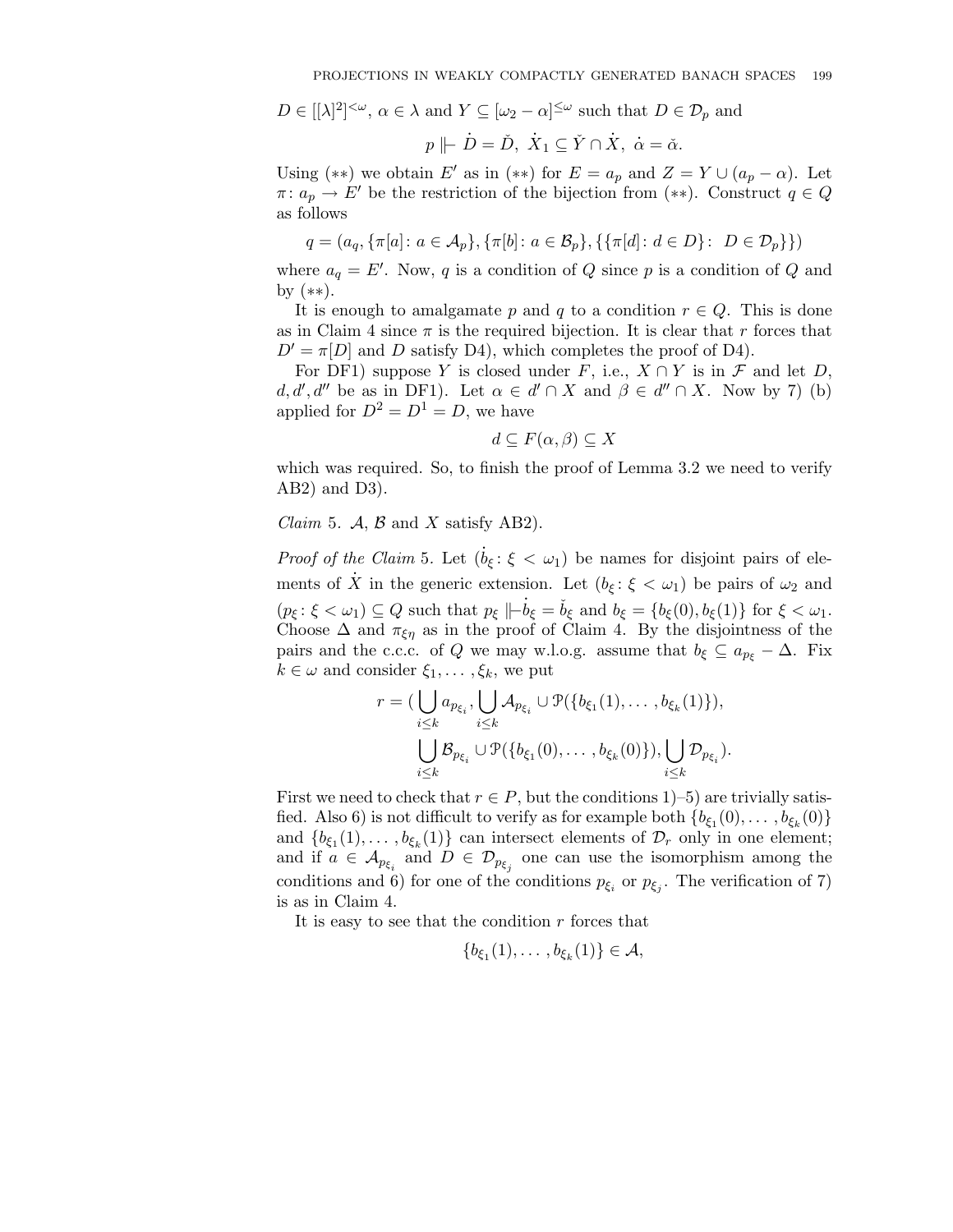$$
\{b_{\xi_1}(0),\ldots,b_{\xi_k}(0)\}\in\mathcal{B}
$$

which completes the proof of Claim 5.

The following claim uses  $F$  in a key way.

*Claim 6.*  $D$  and  $X$  satisfy D3).

*Proof of the Claim* 6. Let  $k \in \omega$  and let  $(\dot{d}_{\xi}: \xi < \omega_1)$  be names for consecutive (and in particular disjoint) pairs of elements of  $\dot{X}$  in the generic extension. Let  $(d_{\xi} : \xi < \omega_1)$  be pairs of  $\omega_2$  and  $(p_{\xi} : \xi < \omega_1) \subseteq Q$  such that  $p_{\xi} \parallel -d_{\xi} = d_{\xi}$ . Choose  $\Delta$  and  $\pi_{\xi\eta}$  as in the proof of Claim 4. By the consecutiveness of the pairs and the c.c.c. of Q we may w.l.o.g. assume that  $d_{\xi} \subseteq a_{p_{\xi}} - \Delta$  and  $(d_{\xi} : \xi < \omega_1)$  are consecutive pairs (just take amalgamations as in Claim 5 to get the consecutiveness). Fix  $k \in \omega$  and use the property of F to obtain  $\xi_1, \ldots, \xi_k$  satisfying Claim 3 for  $(a_{p_{\xi}}: \xi < \omega_1)$  as above; we put

$$
r=(\bigcup_{i\leq k}a_{p_{\xi_i}},\bigcup_{i\leq k}\mathcal{A}_{p_{\xi_i}},\bigcup_{i\leq k}\mathcal{B}_{p_{\xi_i}},\bigcup_{i\leq k}\mathcal{D}_{p_{\xi_i}}\cup\{\{d_{\xi_i}\colon i\leq k\}\}.
$$

First we need to check that  $r \in P$ , but the conditions 1)–5) are trivially satisfied. Also 6) is not difficult to verify as for example  $\{d_{\xi_i}: i \leq k\}$  can intersect elements of  $\mathcal{A}_r$  only in one pair; and if  $a \in \mathcal{A}_{p_{\xi_i}}$  and  $D \in \mathcal{D}_{p_{\xi_j}}$ one can use the isomorphism among the conditions and  $6)$  for one of the conditions  $p_{\xi_i}$  or  $p_{\xi_j}$ . Now let us verify 7). If  $D^1, D^2 \in \bigcup_{i \leq k} \mathcal{D}_{p_{\xi_i}}$  we may use the same argument as in the proof of Claim 4. Now assume that  $D^1 = \{\{d_{\xi_i}: i \leq k\}\}\$ and  $D^2 \in \mathcal{D}_{p_{\xi_i}}\$ for some  $1 \leq i \leq k$ . But this implies that the hypothesis of 7) fails.

Finally let  $D^1 = D^2 = \{\{d_{\xi_i}: i \leq k\}\}\.$  We need to verify 7) (b), but this follows from the property of  $F$  in Claim 3.

It is also immediate that r forces that  $\{\{d_{\xi_i}: 1 \leq i \leq k\}\}\in \mathcal{D}$ . This completes the proof of the lemma.

**Remark.** S. Todorčević  $([19])$  has shown that the existence of the above families follows from the combinatorial principle  $\Box_{\omega_1}$  via his  $\rho$ -function. It follows that in particular one can have such a Banach space of density bigger than  $2^{\omega}$ .

## 4. Projections from Chang's conjecture

Recall that if M together with some relations (including constants and functions) is a structure for some first-order language, then  $N$  is an elementary substructure of M whenever for every  $x_1, \ldots, x_n \in N$  the formula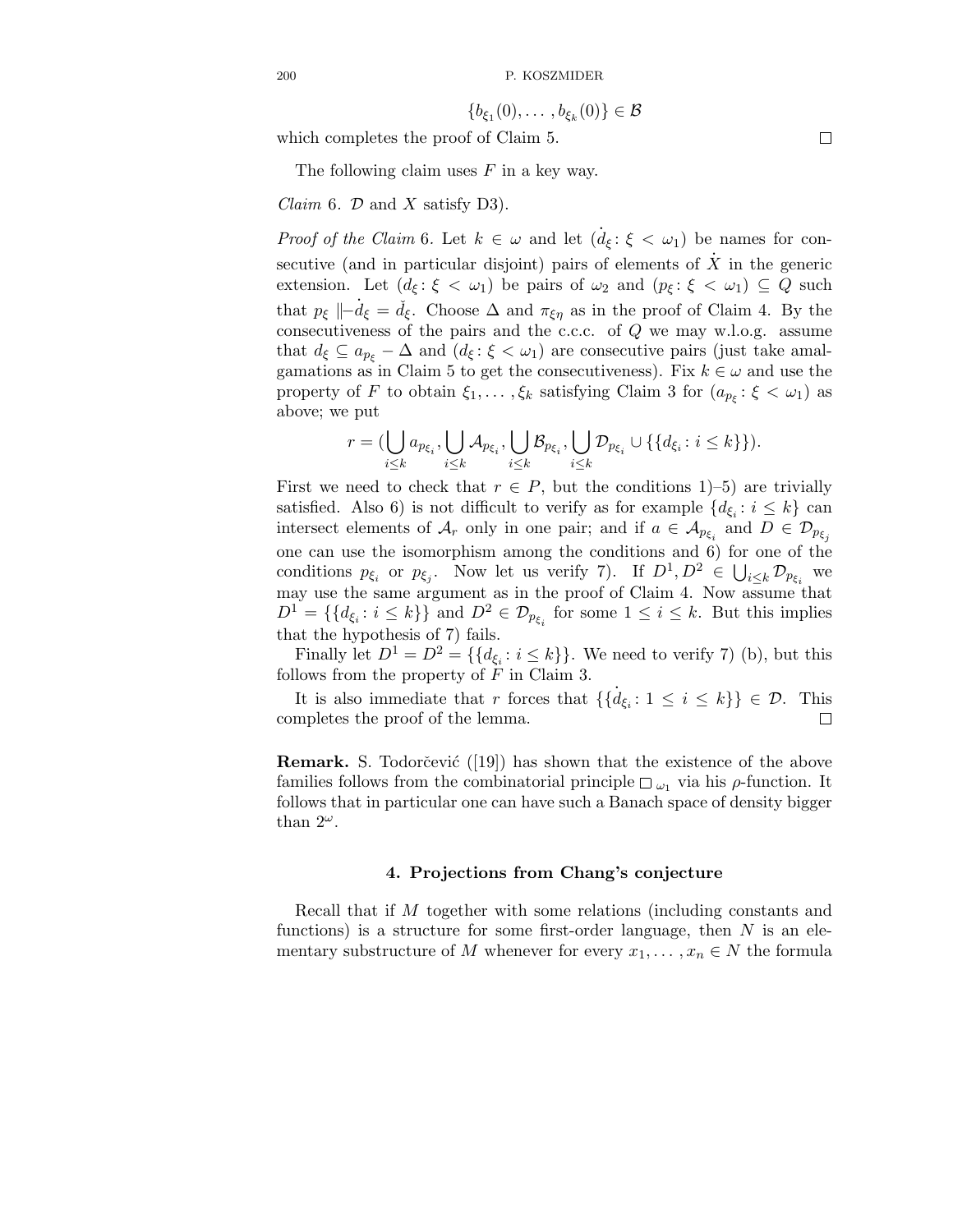$\phi(x_1, \ldots, x_2)$  of the language is true in N if and only if it is true in M. Elementary submodels provide a quick way of obtaining substructures closed under all finitary operations we consider. The reader may consult Section 1 of [6] for some more information. Chang's conjecture (see [14], [8]) is the statement which says that every structure of the form  $(M; \omega_1, R_1, \ldots, R_k)$ for M of cardinality  $\omega_2$  has an elementary substructure with the universe N which in uncountable and such that  $N \cap \omega_1$  is countable. It is known that it is independent of the axioms of ZFC (assuming the existence of some large cardinals, see [14]). We will consider elementary substructures of fragments  $H(\theta)$  of the set-theoretic universe, for  $\theta$  sufficiently large to contain all relevant objects. The Löwenheim-Skolem-Tarski theorem provides elementary submodels of such structures of size  $\omega_2$ , and so Chang's conjecture can be applied.

Recall (see e.g. [12]) that a Marcusevic's basis  $((x_{\alpha}, f_{\alpha}) : \alpha < \lambda)$  of a Banach space  $X$  is 1-countably norming if and only if

 $||x|| = \sup{ |f(x)| : {\alpha : f(x_{\alpha}) \neq 0} }$  is countable,  $||f|| \leq 1, f \in X^* }$ .

It is noted in  $[12]$  (pp. 368–369) that any Marcusevic's basis in a WCG Banach spaces is countably 1-norming.

**Lemma 4.1.** Suppose that  $X$  is a weakly compactly generated space and  $\mathcal{B} = ((x_{\alpha}, f_{\alpha}) : \alpha < \lambda)$  is its Marcuševič's basis. Suppose that M is an elementary substructure of

$$
(H(\theta);\in,\ \omega_1,\ \lambda,X,\ ||\ ||_X,\ \mathcal{B}).
$$

Then there is a norm-one projection  $P: X \to X$  such that  $P(x_{\alpha}) = x_{\alpha}$  for  $\alpha \in M \cap \lambda$  and  $P(x_{\alpha}) = 0$  for  $\alpha \in \lambda - M$ .

Proof. First we will show that the sum

i)  $[\{x_{\alpha} : \alpha \in M \cap \lambda\}] \oplus [\{x : f(x) = 0 \text{ for all } f \in M \cap X^*, ||f|| \le 1\}],$ 

is closed and the projection on the first factor is of norm one. We will follow Lemmas VI 2.3 and VI 2.4 of [4] which imply the existence of the desired projections. First we will check the following assertion which correspond to (iii) of VI 2.3 from  $[4]$ :

ii) For all  $x \in \{x_\alpha : \alpha \in M \cap \lambda\}$  we have

 $||x|| = \sup\{f(x): ||f|| \leq 1, \, f \in M \cap X^*\}.$ 

This can be obtained by the elementarity of M. If  $x \in [{x_\alpha : \alpha \in M \cap \lambda}]$ , there is a finite linear combination with rational coefficients  $\sum q_i x_{\alpha_i}$  with  $\alpha_i \in M \cap \lambda$  such that  $||x - \sum q_i x_{\alpha_i}||$  is small. Note that  $\sum q_i x_{\alpha_i}$  belongs to  $M$ , and so, by the elementarity there is a norm-one functional  $f$  in  $M$  such that  $f(\sum q_i x_{\alpha_i})$  is close to the norm of  $\sum q_i x_{\alpha_i}$ , which completes the proof of ii).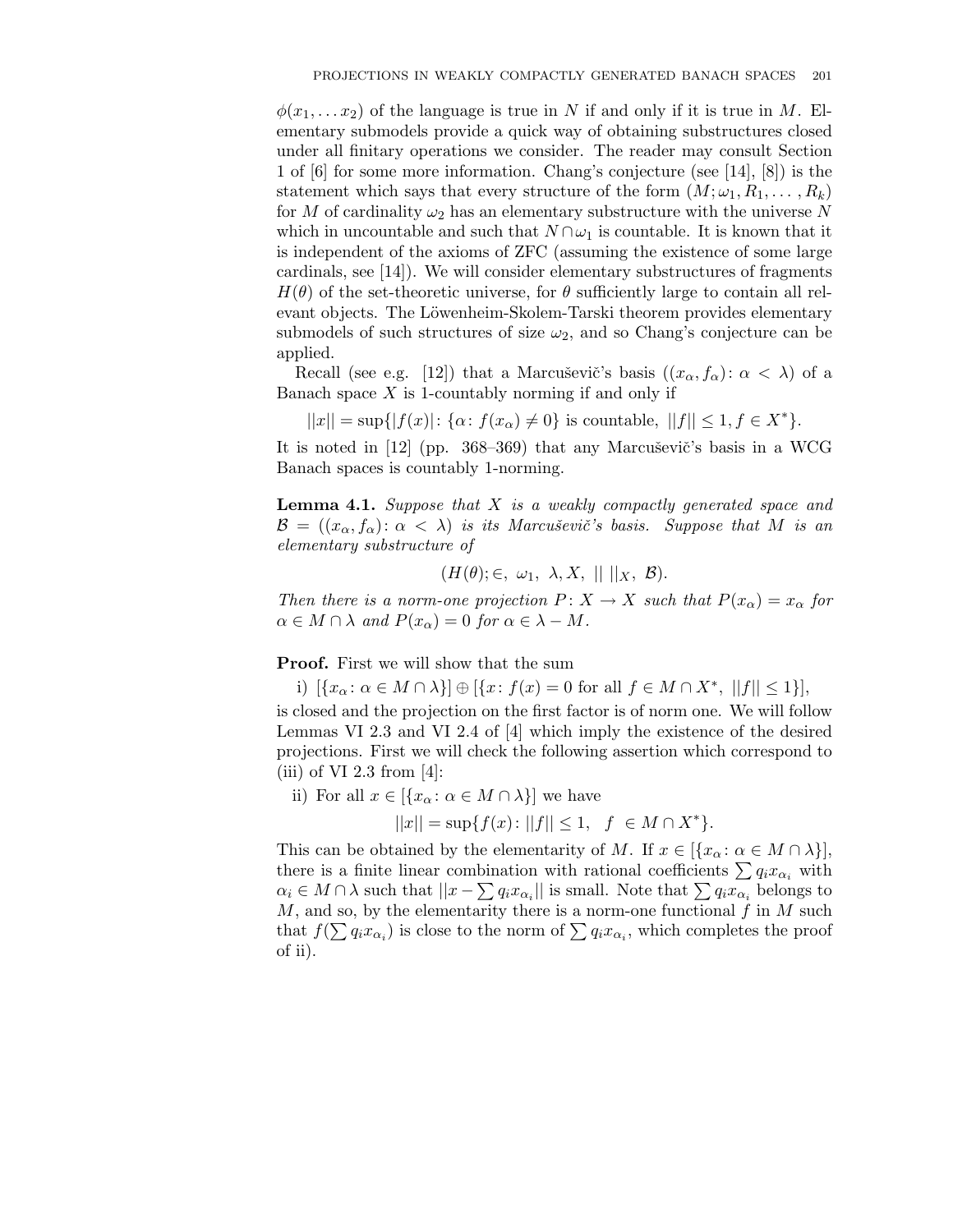So by ii) if  $x \in \{x_\alpha : \alpha \in M \cap \lambda\}$  and  $\varepsilon > 0$ , then there is an  $f \in M \cap X^*$ with  $||f|| \leq 1$  such that  $f(x) > ||x|| - \varepsilon$ , for such an f we have  $f(y) = 0$  for every  $y$  in the second factor of our direct sum i), so

$$
||x|| - \varepsilon < f(x) = f(x + y) \le ||x + y||,
$$

which implies that  $||x|| \le ||x+y||$ . As the interesection of the factors is  $\{0\}$ a standard argument allows us to conclude that the projection of the first factor is well-defined and is of norm one and so the sum i) is closed.

To conclude that the sum i) is the entire space  $X$ , we essentially follow [12]. Whenever f is a functional in M, the countable (since the basis is 1-countably norming) set  $\{\alpha: f(x_{\alpha}) \neq 0\}$  belongs to M and so, is included in M (see [6, 1.6]), i.e.,  $x_\beta$  is in the second factor if  $\beta \in \lambda - M$  and the span of the vectors of any Marcuševič basis is norm dense in  $X$ . It also follows that  $P(x_\beta) = 0$  for  $\beta \in \lambda - M$ .  $\Box$ 

Theorem 4.2. Assume Chang's Conjecture. Suppose that X is a WCG Banach space of density  $\omega_2$  and  $(P_\alpha: \omega \leq \alpha \leq \omega_2)$  is a projectional resolution of identity on X. There is a norm-one projection on X which is not of the form  $T + S$ , where T is in the closure (in the strong operator topology) of the linear span of a countable set of  $P_{\alpha}$ 's and S has separable range. In particular X has more than few operators.

**Proof.** It is known that a WCG space has a Marcusevic's basis (see [13]), so let  $(x_{\alpha}, f_{\alpha} : \alpha < \lambda)$  be such a basis.

Let  $M$  be an elementary substructure of

$$
(H(\theta);\in,\ \omega_1,\ \lambda,X,\ ||\ ||_X,\ \mathcal{B})
$$

obtained from Chang's Conjecture. Let  $P: X \to X$  be as in the previous lemma. Let us suppose that it is of the form  $T + S$  as in the theorem and let us arrive at a contradiction.

As there is a countable ordinal  $\alpha$  which does not belong to M, by the elementarity, for any  $\beta \in M \cap \omega_2$  we have that  $\beta + \alpha \notin M$ . On the other hand  $M\cap\omega_2$  is uncountable. Thus it is easy to obtain a sequence  $((\beta_{\xi}, \alpha_{\xi}): \xi < \omega_1)$ of consecutive pairs of ordinals in  $\omega_2$  such that  $\beta_{\xi} < \alpha_{\xi}$  and  $\beta_{\xi} \in M$  while  $\alpha_{\xi} \notin M$  (e.g. put  $\alpha_{\xi} = \beta_{\xi} + \alpha$  where  $\alpha$  as above and thin the sequence out if necessary). We may w.l.o.g. assume that all the vectors  $x_{\beta_{\xi}}, x_{\alpha_{\xi}}$  for  $\xi < \omega_1$ are not in the range of S. Let  $A \subseteq \omega_2$  be the countable set of all ordinals  $\alpha$ in  $\omega_2$  such that  $P_\alpha$  appears in the finite linear combinations which have T in the closure. Clearly there is a  $\xi < \omega_1$  such that for every  $\alpha \in A$  we have

$$
\alpha < \beta_{\xi} \quad \Leftrightarrow \quad \alpha < \alpha_{\xi}.
$$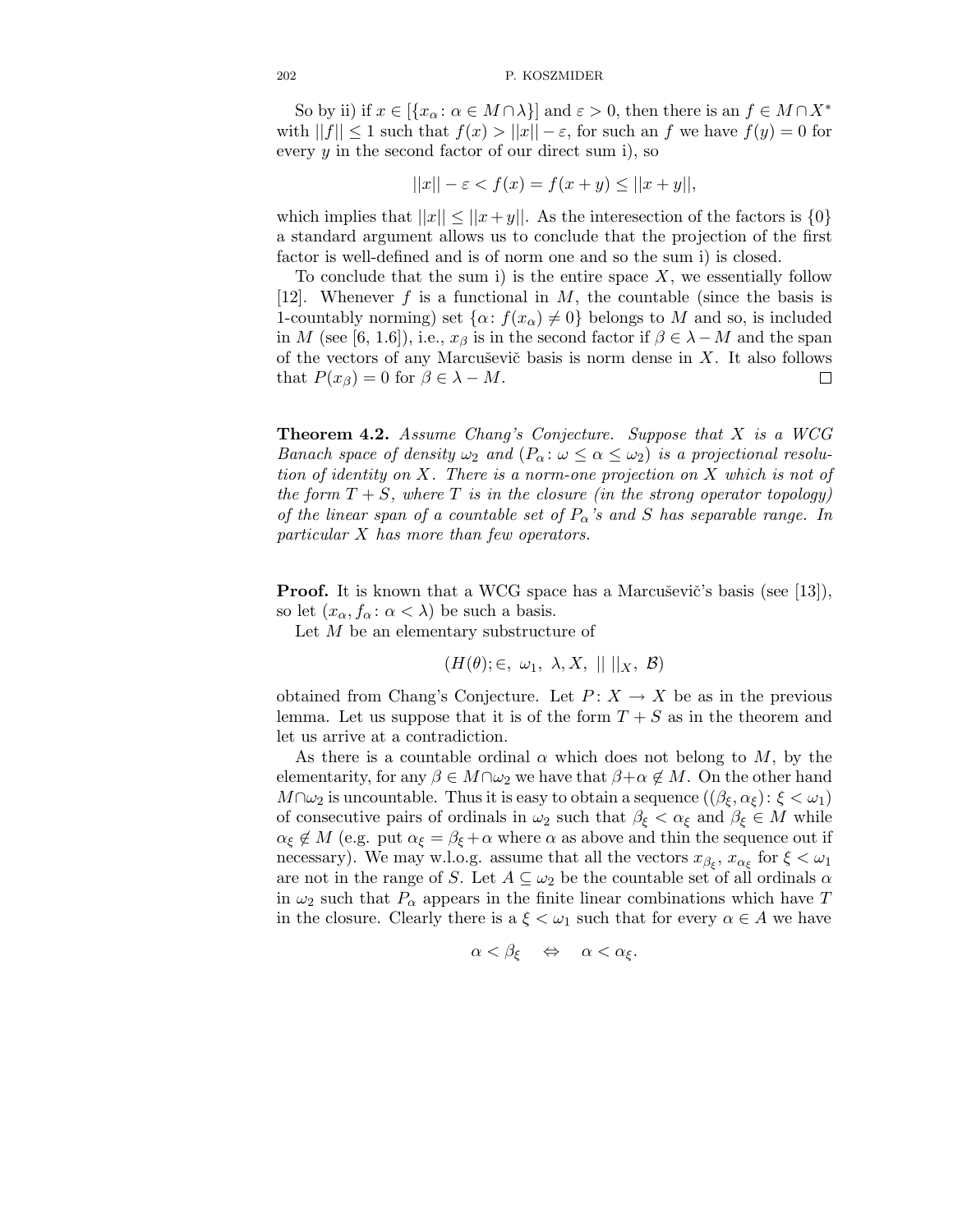This means that  $T(x_{\beta_{\xi}}) = T(x_{\alpha_{\xi}})$ . However  $P(x_{\beta_{\xi}}) = x_{\beta_{\xi}}$  and  $P(x_{\alpha_{\xi}}) = 0$ , i.e.,

$$
T(x_{\beta_{\xi}}) + S(x_{\beta_{\xi}}) = x_{\beta_{\xi}},
$$
  

$$
T(x_{\alpha_{\xi}}) + S(x_{\alpha_{\xi}}) = 0.
$$

Subtracting these equations, we obtain

$$
S(x_{\beta_{\xi}}) - S(x_{\alpha_{\xi}}) = S(x_{\beta_{\xi}} - x_{\alpha_{\xi}}) = x_{\beta_{\xi}},
$$

which contradicts the fact that  $x_{\beta_{\xi}}$  is not in the range of S and completes the proof of the theorem.  $\Box$ 

**Theorem 4.3.** Suppose that X is a WCG Banach space of density  $\lambda > \omega_2$ and  $(P_{\alpha} : \omega \leq \alpha \leq \lambda)$  is a projectional resolution of identity on X. There is a norm-one projection on X which is not of the form  $T + S$ , where T is in closure (in the strong operator topology) of the linear span of countably many operators  $(P_\alpha: \omega \leq \alpha \leq \lambda)$  and S has separable range. In particular X has more than few operators.

**Proof.** We repeat the previous proof noting that the classical Löwenheim-Skolem-Tarski theorem provides the desired elementary submodel. Indeed, any elementary submodel  $M$  of a sufficiently large fragment of set-theory which contains  $\omega_2$ , is of cardinality  $\omega_1$  and such that the cofinality of  $M \cap \lambda$ is uncountable provides the desired sequence  $((\alpha_{\xi}, \beta_{\xi}) : \xi < \omega_1)$  as in the previous proof. Just take  $\beta \in \omega_2 - M$  and construct by induction a sequence  $(\alpha_{\xi})_{\xi < \omega_1}$  such that

$$
\alpha_{\xi} + \beta = \beta_{\xi} < \alpha_{\xi} + \omega_2 \le \alpha_{\xi+1}.
$$

**Theorem 4.4.** Suppose that  $X$  is a WCG Banach space of density bigger than  $2^{\omega_1}$ . Then for every Marcuševič's basis of X there is an operator on X which is not of the form a separable range operator plus a diagonal operator with respect to the basis.

**Proof.** This is just a counting argument. Using the standard way of constructing projections in WCG spaces (see [5]) one can obtain  $(2^{\omega_1})^+$  distinct projections  $P_A$  on blocks  $A \subseteq \lambda$  of cardinality  $\omega_1$ . One can assume that A's form a  $\Delta$ -system whose root is included in some B of cardinality  $\omega_1$  on which there is a projection. By subtracting  $P_B$  from  $P_A$ 's we may assume that A's are pairwise disjoint. Now, there are at most  $2^{\omega_1}$  approximate behaviours of the norm on finite rational linear combinations of vectors from a dense set in a Banach space of density  $\omega_1$ , i.e., we obtain that the ranges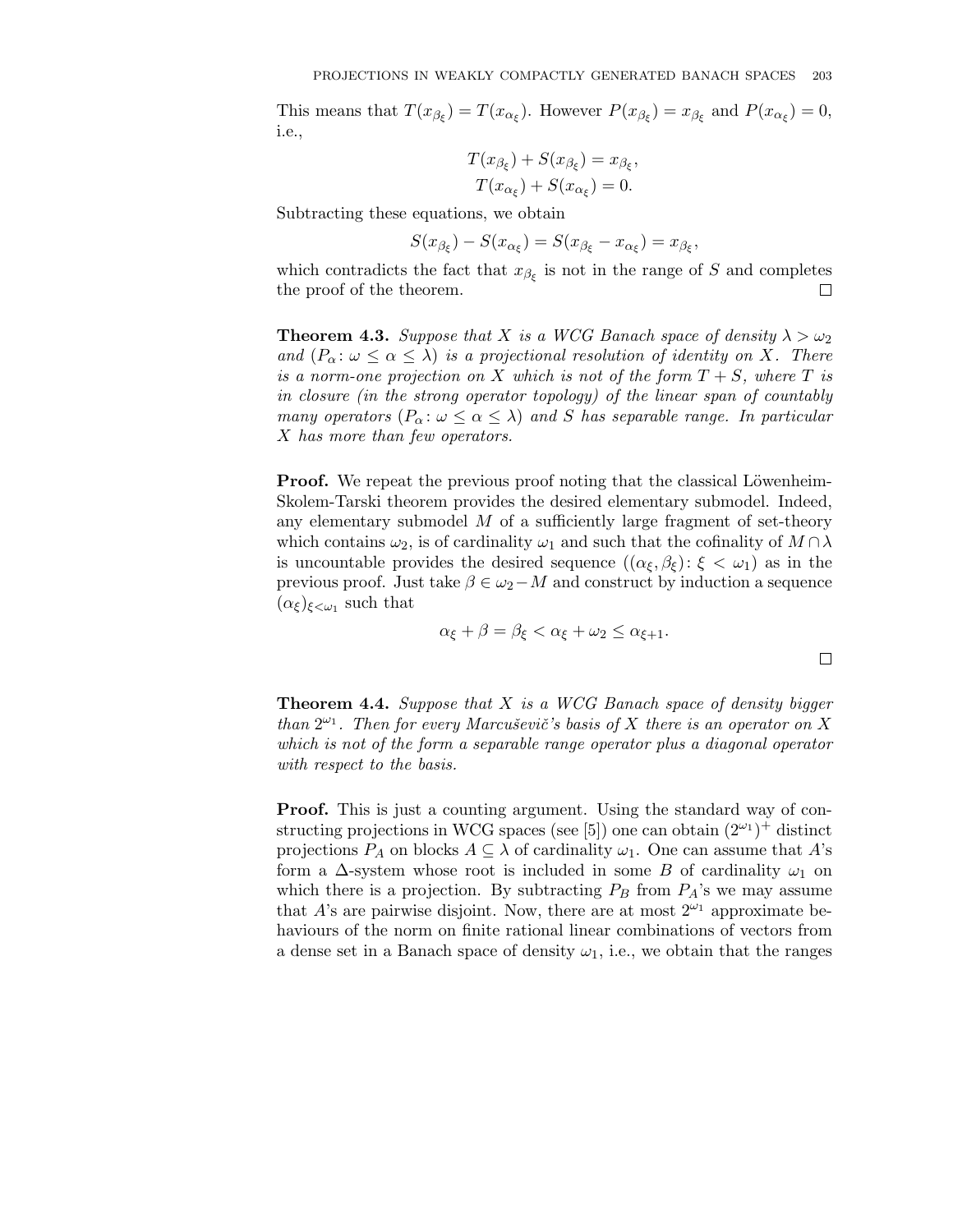of two projections  $P_A$  and  $P_{A'}$  are isomorphic. So consider  $T \circ P_A$ , where T is the isomorphism. It is clear that it is not a diagonal plus a separable range operator. П

Remark. Note that Theorem 3.1 provides the consistency of the existence of WCG spaces of density  $\lambda$  where every operators is the sum of a diagonal operator plus a separable range operator for each cardinal  $\lambda$  in the usual sense that the value of this cardinal on the exponential scale is unspecified. Actually our proof of 3.1 gives  $\lambda \leq 2^{\omega}$ . Theorem 4.1 shows that it cannot be improved above  $2^{\omega_1}$ , however the value of  $\lambda$  on the cardinal scale can be arbitrarily large, i.e., e.g., we can have  $\lambda = \omega_5, \omega_{\omega_1}$  etc.

Remark. Note that the above results imply that the quantity of projections in WCG spaces depends on the quantity of elementary submodels. It would be interesting to construct (without any aditional assumptions) WCG Banach spaces of large densities where all projections are induced by elementary submodels (of various cardinalities) obtaining an unconditional version of Warks's modification of Shelah's and Steprāns' space. This would be probably the right notion of "few projections" in a WCG space. Also one could try to control separable range operators (which are completely arbitrary in our construction) as in [2].

## References

- [1] Amir, D., Lindenstrauss, J., The structure of weakly compact sets in Banach spaces, Ann. of Math. (2) 88 (1968), 35–46.
- [2] Argyros, S. A., Lopez-Abad, J., Todorčević, S., A class of Banach spaces with few non strictly singular operators, J. Funct. Analysis 222(2) (2005), 306–384.
- [3] Baumgartner, J., Shelah, S., Remarks on superatomic Boolean algebras, Ann. Pure Appl. Logic 33 (1987), 109–129.
- [4] Deville, R., Godefroy, G., Zizler, V., Smoothness and Renormings in Banach Spaces, Longman Scientific & Technical, Harlow, 1993.
- [5] Diestel, J., Geometry of Banach Spaces Selected Topics, Lecture Notes in Math. 485, Springer, New York, 1975.
- [6] Dow, A., Applications of elementary submodels to topology, Topology Proc. 12(1) (1988), 17–73.
- [7] Dunford, N., Schwartz, J., Linear Operators; Part I. General Theory, Interscience Publishers, Inc., New York, Fourth printing, 1967.
- [8] Kanamori, A., The Higher Infinite. Large Cardinals in Set Theory from Their Beginnings, Springer-Verlag, Berlin, 1994.
- [9] Koszmider, P., On the existence of strong chains in  $\mathcal{P}(\omega_1)/\text{Fin}$ , J. Symbolic Logic 63(3) (1998), 1055–1062.
- [10] Koszmider, P., On strong chains of uncountable functions, Israel J. Math. 118 (2000), 289–315.